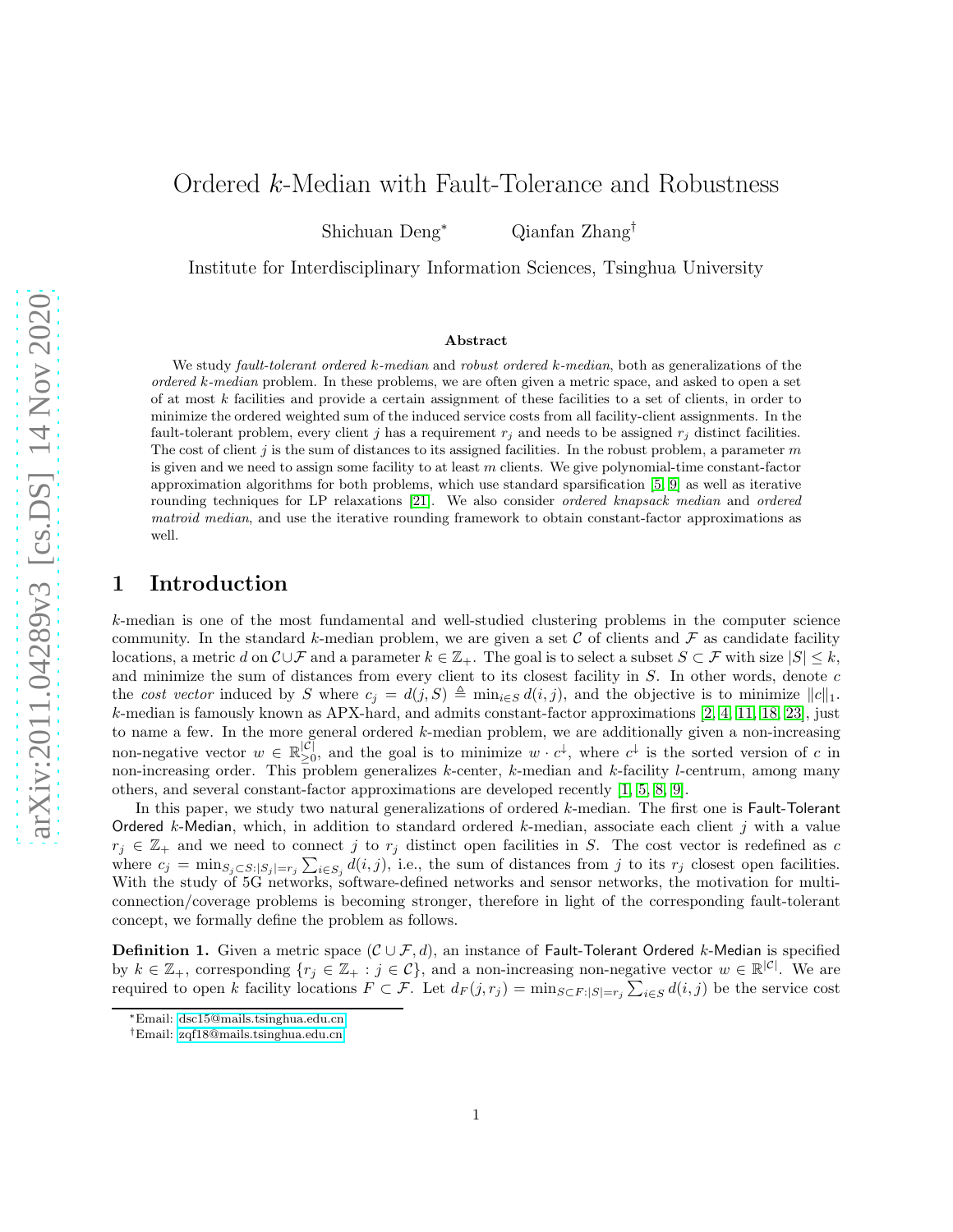of j. The goal is to minimize the ordered median-type objective

$$
cost(w, c) = \sum_{j=1}^{|\mathcal{C}|} w_j c_j^{\downarrow}, \quad c = (d_F(j, r_j))_{j \in \mathcal{C}}.
$$
\n
$$
(1)
$$

For the second result, we consider Robust Ordered k-Median. As a generalization for ordered k-median, the input contains a parameter  $m \in \mathbb{Z}_+$  and the weight vector w now has dimension m. The goal is to choose a subset of facilities  $F \subset \mathcal{F}$  with size at most k and m clients  $C \subset \mathcal{C}$ , so that if c is the induced cost vector of assigning one facility for each  $j \in C$ , the ordered cost  $w \cdot c^{\downarrow}$  is minimized. We give the formal definition below.

**Definition 2.** Given a metric space  $(C \cup \mathcal{F}, d)$ , an instance of Robust Ordered k-Median is specified by  $k, m \in \mathbb{Z}_+$ , and a non-increasing non-negative vector  $w \in \mathbb{R}^m$ . We are required to open k facility locations  $F \subset \mathcal{F}$  and serve m clients  $C \subset \mathcal{C}$ , such that the following ordered objective is minimized,

$$
cost(w, c) = \sum_{j=1}^{m} w_j c_j^{\downarrow}, \quad c = (d(j, F))_{j \in C}.
$$
\n(2)

### 1.1 Our Results

Our first result is a constant-factor approximation algorithm for Fault-Tolerant Ordered k-Median. At the core of our algorithm, we use an explicitly sparsified LP objective to model the highly non-linear ordered objective, solve it using the ellipsoid algorithm, and use an auxiliary LP [\[15\]](#page-9-4) for the stochastic rounding. Compared to previous attempts of LP sparsification [\[5,](#page-8-0) [8\]](#page-8-5), our LP relaxation for ordered costs contains an additional set of constraints that regularizes the solution's "distribution" on different lengths of possible connections (see the first line of constraints in  $LP(\tilde{w})$ ), and forces the solution to favour shorter connections. The additional constraints are inspired by [\[9\]](#page-8-1). Our analysis of the stochastic cost of each client  $j$  is quite involved, and reveals a strengthened version of Lemma 4.5 in [\[5\]](#page-8-0). The method to sparsify the instance is from  $[9]$  and based on the indices of entries in the weight vector w.

In the second part, we present a constant-factor approximation algorithm for Robust Ordered k-Median. Our algorithm follows the sparsification and iterative rounding procedures of [\[21\]](#page-9-0), but exploits a unique observation in the LP relaxation (see the proof for Theorem [2\)](#page-5-0), where we use a pseudo cost function  $f$ and a parameter  $0 < \lambda < 1$  to scale the objective value. Using this observation, although the objective is non-linearly scaled, we are still able to obtain an affine relation between its solutions and the optimum. Our extension is also used to give constant approximations for ordered matroid median and ordered knapsack median, for which the proofs can be found in Appendix [C](#page-18-0) and Appendix [D.](#page-19-0) We note that the sparsification technique in this part [\[1,](#page-8-4) [5\]](#page-8-0) is different from the first part, and is used to construct the pseudo cost function f based on the input value.

### 1.2 Other Related Work

The notion of fault-tolerance has been studied in many problems, including variants from facility location  $[6, 14, 25]$  $[6, 14, 25]$  $[6, 14, 25]$ , k-center  $[12, 19]$  $[12, 19]$  and k-median  $[15, 17]$  $[15, 17]$ . Clustering problems with outliers, a.k.a. robust clustering problems, have also been studied extensively in many facility location and k-clustering problems, see, e.g., [\[7,](#page-8-7) [10,](#page-9-10) [13,](#page-9-11) [16,](#page-9-12) [21\]](#page-9-0). As a result relevant to ours, Hajiaghayi et al. [\[15\]](#page-9-4) present the first constantfactor approximation for fault-tolerant k-median with non-uniform  $r_i$  s. Another closely related result is the iterative rounding framework by Krishnaswamy et al. [\[21\]](#page-9-0) for solving robust k-median.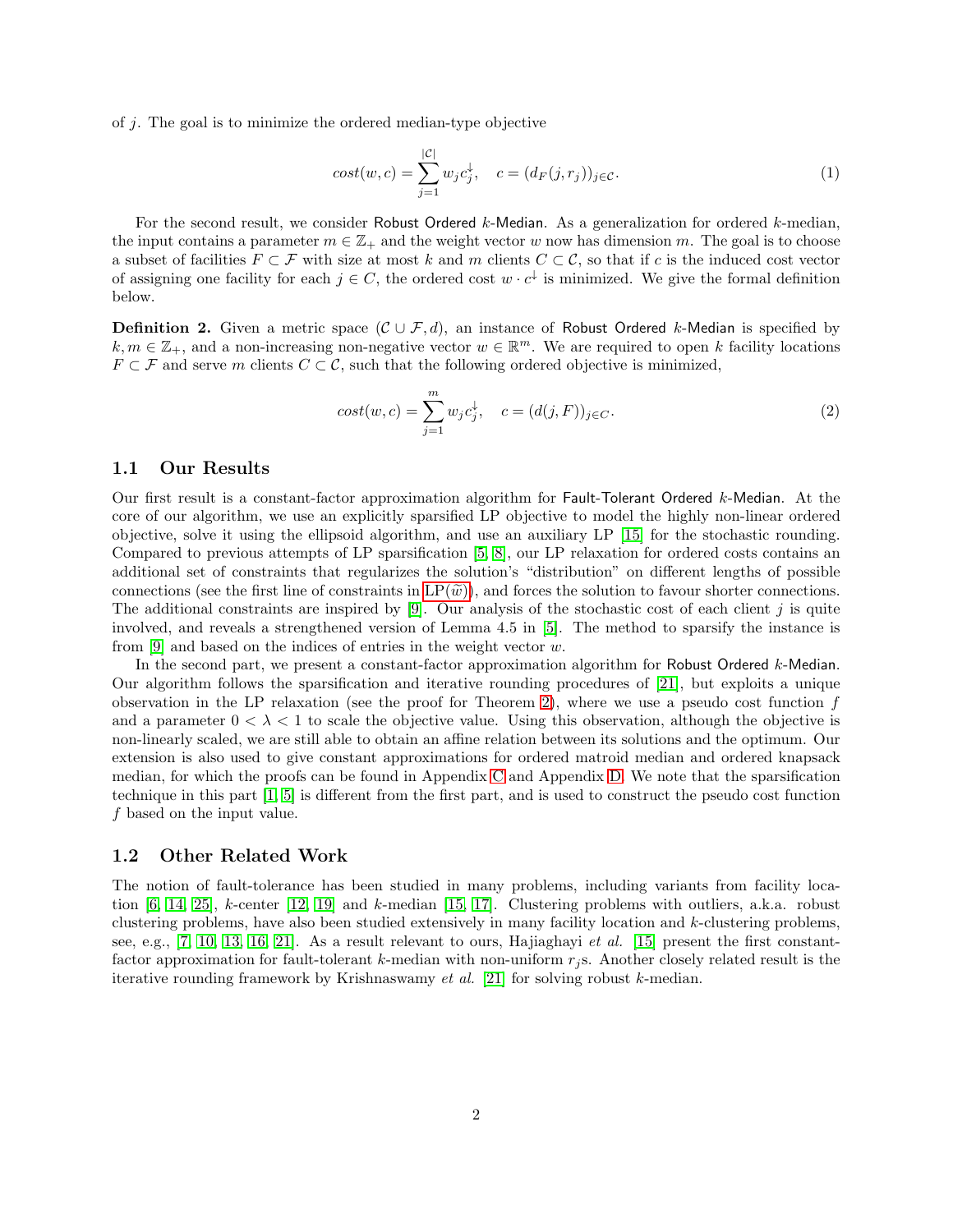## 2 Fault-Tolerant Ordered k-Median

### 2.1 Instance Sparsification and Surrogate LP

In the pre-processing step, we use the sparsification methods in [\[9\]](#page-8-1). Let  $n = |\mathcal{C}|$ ,  $\delta > 0$  and define POS<sub>n, $\delta$ </sub>  ${\min\{\lceil (1+\delta)^s\rceil, n\}} : s \ge 0$ . Clearly,  $\mathsf{POS}_{n,\delta} \subset [1,n] \cap \mathbb{Z}$  and  $|\mathsf{POS}_{n,\delta}| = O(\log_{1+\delta} n)$ . For  $l \in \mathsf{POS}_{n,\delta}$ , denote next(l) the smallest element in POS<sub>n,δ</sub> that is larger than l. Let next(n) = n + 1 and next(0) = 1. We abbreviate  $POS_{n,\delta}$  to POS when n and  $\delta$  are clear from the context.

Given w and POS, define  $\widetilde{w}_i = w_i$  for  $i \in POS$ . For  $i \notin POS$ , if  $l \in POS$  such that  $l < i < \text{next}(l)$ , define  $\widetilde{w}_i = w_{\text{next}(l)} = \widetilde{w}_{\text{next}(l)}$ , and  $\widetilde{w}_{n+1} = 0$ . To use  $\widetilde{w}$  for later approximations, we have the following simple lemma.

<span id="page-2-1"></span>**Lemma 1.** ([\[9\]](#page-8-1)) For non-negative  $v \in \mathbb{R}^n$ ,  $\tilde{w} \cdot v^{\downarrow} \leq w \cdot v^{\downarrow} \leq (1 + \delta) \tilde{w} \cdot v^{\downarrow}$ .

Next, we consider the optimal solution and its individual connection (service) distances in non-increasing order. For every  $l \in POS$ , define  $O_l$  as the l-th largest connection distance between clients and facilities. Since  $O_1$  takes a polynomial number of possible values, we assume that we guess it correctly. For  $\epsilon > 0$ , let  $T_{\epsilon} =$  ${O_1(1+\epsilon)^{-s} : s \ge 0} \cap [\epsilon O_1/n, +\infty)$ . We want to guess a non-increasing sequence  ${T_l \brace l\in \text{POS}}$  with entries from  $T_{\epsilon} \cup \{0\}$ , so that  $T'_{l} \in [O_{l}, (1+\epsilon)O_{l}]$  if  $O_{l} \geq \epsilon O_{1}/n$  and 0 otherwise. Notice that  $|T_{\epsilon} \cup \{0\}| = O(\log_{1+\epsilon}(n/\epsilon))$ and  $\{T_l'\}_{l\in\text{POS}}$  is non-increasing with length  $|\text{POS}| = O(\log_{1+\delta} n)$ , using a basic counting method, the number of all possible non-increasing sequences  $\{T'_{l}\}_{l\in\text{POS}}$  is at most  $2^{O(\log_{1+\delta} n + \log_{1+\epsilon}(n/\epsilon))} = (n/\epsilon)^{O(1/\epsilon+1/\delta)}$ .

Further assume we have guessed the correct sequence  $\{T_l'\}_{l\in\text{POS}}$  with the desired properties, we then define  $T_l = T'_l + \epsilon O_1/n$  for any  $l \in \text{POS}$ , in which way we guarantee  $O_l \leq T_l \leq (1+\epsilon)O_l + \epsilon O_1/n$  regardless.

We are ready to formulate our LP relaxation. Let  $y_i$  be the extent we open facility location i and  $x_{ij}$ the extent of connecting client j to facility i. Given  $T > 0$ , define  $d^{-T}(i, j) = d(i, j)$  if  $d(i, j) \geq T$  and 0 otherwise. With the guessed values  $\{T_l\}_{l\in POS}$  and sparsified weights  $\tilde{w}$ , our LP relaxation is given as follows,

<span id="page-2-0"></span>
$$
\min \sum_{l \in \text{POS}} (\tilde{w}_l - \tilde{w}_{\text{next}(l)}) R_l \qquad (\text{LP}(\tilde{w}))
$$
\n
$$
\text{s.t.} \sum_{j \in \mathcal{C}} \sum_{i \in \mathcal{F}} x_{ij} d^{-T_l}(i, j) \le R_l \quad \forall l \in \text{POS}
$$
\n
$$
\sum_{j \in S} \sum_{i \in \mathcal{F}} x_{ij} d(i, j) \le R_l \quad \forall S \subset \mathcal{C}, |S| = l, l \in \text{POS}
$$
\n
$$
\sum_{i \in \mathcal{F}} x_{ij} = r_j \quad \forall j \in \mathcal{C}
$$
\n
$$
\sum_{i \in \mathcal{F}} y_i = k
$$
\n
$$
0 \le x_{ij} \le y_i \le 1 \quad \forall i \in \mathcal{F}, j \in \mathcal{C}.
$$
\n
$$
(L P(\tilde{w}))
$$

Although there are exponentially many constraints, it is easy to construct a polynomial-time separation oracle. Indeed, for any solution  $(x, y, R)$ , to verify the second set of constraints, we only need to define  $s_j = \sum_{i \in \mathcal{F}} x_{ij} d(i, j)$  and check whether the top l values in  $s^{\downarrow}$  sum up to a value larger than  $R_l, l \in \text{POS}$ . Therefore, the LP relaxation can be efficiently solved using the ellipsoid method. We prove the following lemma in Appendix [A.1.](#page-10-0)

<span id="page-2-2"></span>**Lemma 2.** Denote OPT the optimum with respect to the original weight vector w. The relaxation  $LP(\widetilde{w})$  $LP(\widetilde{w})$ has an optimal value at most OPT.

#### 2.2 Constructing Bundles and the Laminar Family

We use the rounding procedure in [\[15\]](#page-9-4). Fix an optimal fractional solution  $(x, y, R)$  to  $LP(\tilde{w})$ , we create a family  $U$  of non-intersecting sets of facility locations called *bundles* via the split of facilities (see, e.g., [\[14,](#page-9-5) [15\]](#page-9-4)).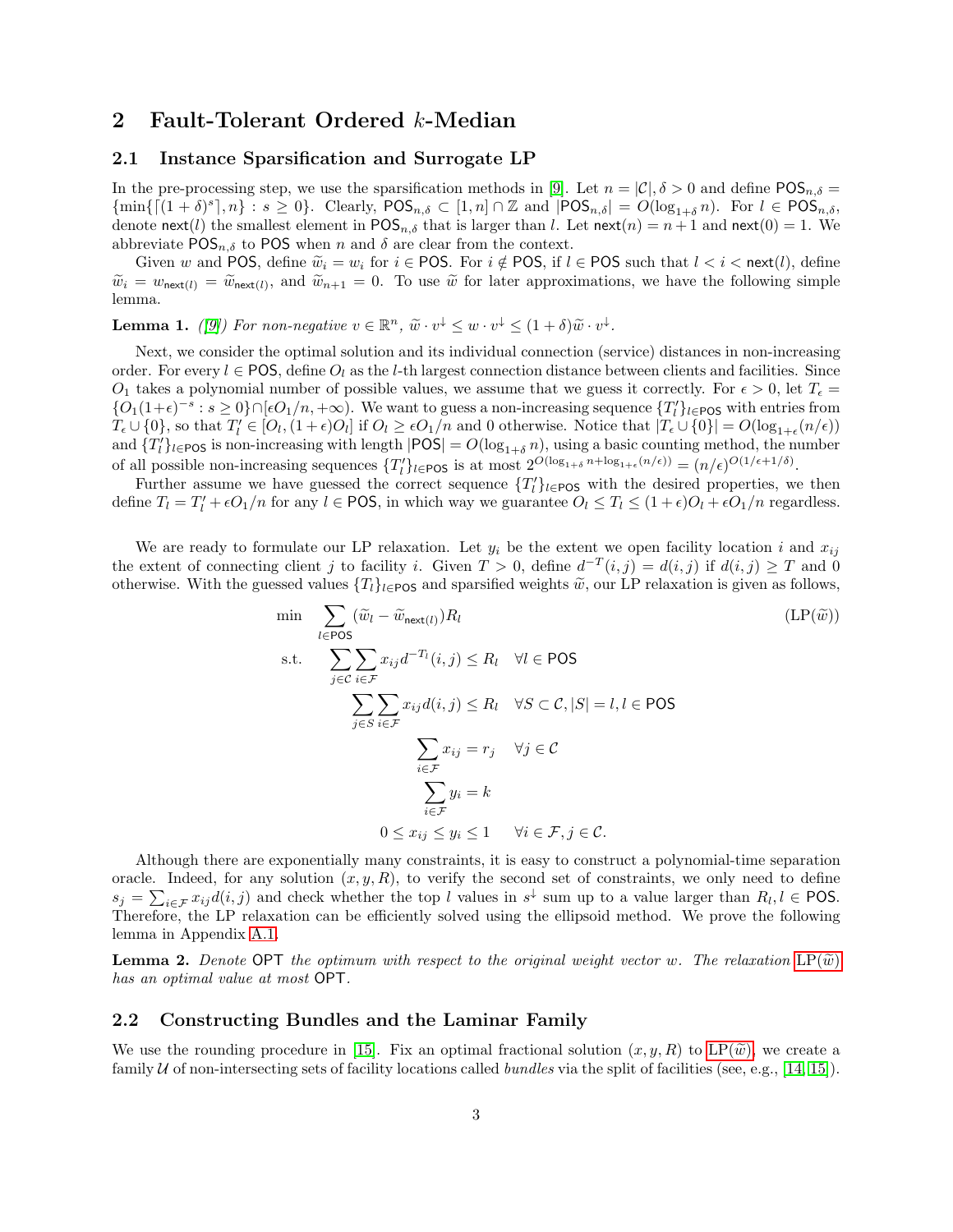Let  $\mathcal{F}_j = \{i \in \mathcal{F} : x_{ij} > 0\}$  and denote  $y(S) = \sum_{i \in S} y_i$  the volume of S, so  $y(\mathcal{F}_j) = r_j$ . There exists a partition of  $\mathcal{F}_j = \mathcal{F}_{j,1} \cup \cdots \cup \mathcal{F}_{j,r_j}$  such that  $\mathcal{F}_{j,p}$  contains the p-th closest unit volume to j in  $\mathcal{F}_j$ . Define  $d_{av}^p(j) = \sum_{i \in \mathcal{F}_{j,p}} x_{ij} d(i, j)$  and  $d_{max}^p(j) = \max_{i \in \mathcal{F}_{j,p}} d(i, j), d_{min}^p(j) = \min_{i \in \mathcal{F}_{j,p}} d(i, j)$ . Also define similar measures for the truncated distance function  $d^{-T}$ . For the sake of being self-contained, we provide the algorithm [\[26\]](#page-9-13) as follows.

Algorithm 1 BundleCreation $(x, y)$ 

1: Initialize queues  $\mathsf{queue}_j \leftarrow \emptyset$  and  $\mathcal{F}'_j \leftarrow \mathcal{F}_j$ ,  $\forall j \in \mathcal{C}$ . Initialize  $\mathcal{U} \leftarrow \emptyset$ 

- 2: while there exists j such that  $|\text{queue}_j| < r_j$  do
- 3: Choose j, s.t. if U is the closest unit volume in  $\mathcal{F}'_j$ ,  $d_{\text{max}}(j, U)$  is minimized
- 4: if there exists  $U' \in \mathcal{U}$  and  $U \cap U' \neq \emptyset$  then
- 5: add U' to the end of queue<sub>j</sub>, and remove  $U' \cap \mathcal{F}'_j$  from  $\mathcal{F}'_j$
- 6: else
- 7: add U to the end of queue<sub>j</sub>, and add U to U. Remove U from  $\mathcal{F}'_j$
- 8: end if
- 9: end while

10: return  $\{\text{queue}_i\}_{i \in \mathcal{C}}$ ,  $\mathcal{U}$ 

We call a client  $j \in \mathcal{C}$  dangerous if  $d_{\max}^{r_j}(j) \geq 45d_{\text{av}}^{r_j}(j)$ , and denote the set of dangerous clients  $D \subset \mathcal{C}$ . We call two dangerous clients j, j' in conflict if  $r_j = r_{j'} = r$  and  $d(j, j') \leq 6 \max\{d_{av}^r(j), d_{av}^r(j')\}$ . This definition of conflict is somewhat different from [\[15\]](#page-9-4), since we need to find a subset of dangerous clients that are far enough apart from each other. Using the filtering process in [\[15\]](#page-9-4), we create  $D' \subset D$  such that no two clients in  $D'$  are in conflict.

We also define a closed ball for each dangerous client  $j \in D'$ ,  $B_j = \{i \in \mathcal{F} : d(i,j) \leq d_{\text{max}}(j)/15\}$ , where we abbreviate  $d_{\max}^{r_j}(j)$  to  $d_{\max}(j)$ . It is easy to see that  $y(B_j) < r_j$  and the set  $\mathcal{F}_j - B_j$  is fully contained in  $\mathcal{F}_{j,r_j}$ . Now we proceed to present a simple algorithm [\[15\]](#page-9-4) that constructs the laminar family  $\mathcal{B}$ .

**Lemma 3.** ([\[15\]](#page-9-4))  $\mathcal{B} = \{B'_j \subset \text{Ball}(j, d_{\text{max}}(j)/10) : j \in D'\}$  is laminar.

Algorithm 2 ConstructLaminar $(B_j : j \in D')$ 

1: **for**  $j \in D'$  in non-decreasing order of  $r_j$  **do** 2: Let  $D''$  be the set of clients  $j' \in D'$  that satisfies  $r_{j'} < r_j$  and  $B'_{j'} \cap B_j \neq \emptyset$ 3:  $B'_j \leftarrow B_j \cup \left( \bigcup_{j' \in D''} B'_{j'} \right)$ 4: end for 5: **return**  $\{B'_j : j \in D'\}$ 

#### 2.3 Rounding the LP Solution

Recall that in the last section, we split some facilities into co-located copies. We abuse the notation and denote F for the set after split, and  $\mathcal{F}_0$  the facility location set before the split. We also define  $g : \mathcal{F} \to \mathcal{F}_0$ by taking a copy to its original location in  $\mathcal{F}_0$ . The following auxiliary LP [\[15\]](#page-9-4) is defined by two laminar families: U and  $\mathcal{B} \cup \{\mathcal{F}\} \cup \{g^{-1}(i'): i' \in \mathcal{F}_0\}$ , thus it is integral.

$$
\sum_{i \in U} z_i = 1 \qquad \forall U \in \mathcal{U} \qquad \sum_{i \in g^{-1}(i')} z_i \le 1 \qquad \forall i' \in \mathcal{F}_0
$$

$$
\sum_{i \in B'_j} z_i \in [r_j - 1, r_j] \quad \forall j \in D' \qquad \sum_{i \in \mathcal{F}} z_i = k.
$$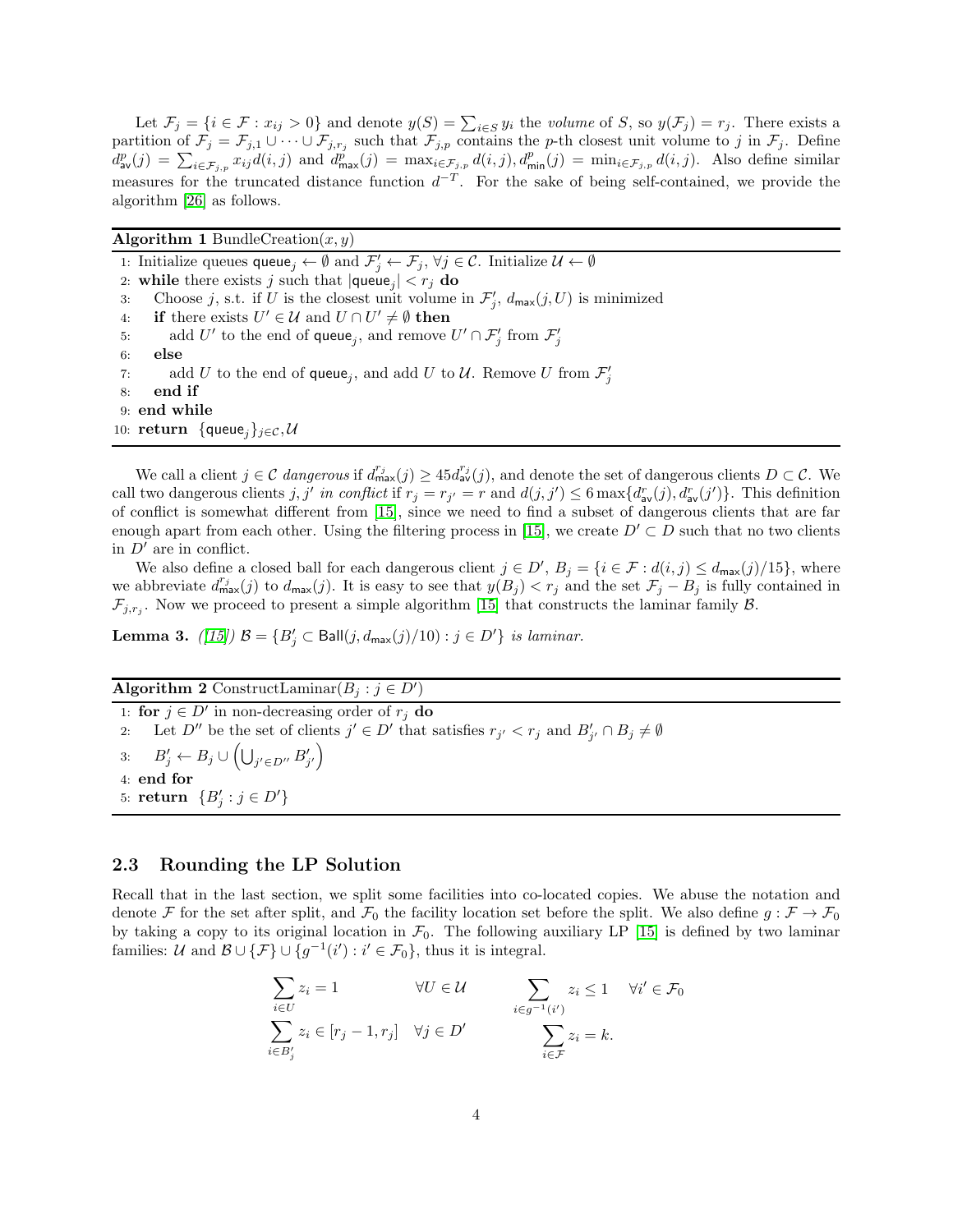Since  $\eta$  is a feasible solution, it is the convex combination of a polynomial number of integral solutions by Carathéodory's Theorem. We can efficiently and randomly sample an integral solution z' such that  $\mathbb{E}[z'] = y$ . It means that

- (a) For any  $j \in D'$ ,  $Pr[z'(B'_j) = r_j] = y(B'_j) (r_j 1)$ ,  $Pr[z'(B'_j) = r_j 1] = r_j y(B'_j)$ ;
- (b) For any  $i' \in \mathcal{F}_0$ , the probability of its opening is  $y_{i'}$ .

#### 2.4 Analysis

From the rounded integral solution z', define  $F = \{i \in \mathcal{F} : z'_i = 1\}$  as the open facility locations. Notice that F is stochastic, so the service cost  $d_F(j, r_j)$  is also stochastic. We have the following core lemma on the nice property of  $d_F(j, r_i)$ , and consequently, the expected cost of k-facility l-centrum for every  $l \in \text{POS}$ . See Appendix [A.2](#page-10-1) and Appendix [A.3](#page-14-0) for their proofs.

<span id="page-4-0"></span>**Lemma 4.** Fix any  $T > 0$ , there exists a random variable  $X_j$  such that

$$
d_F(j,r_j) \le 3d_{\text{av}}(j,\mathcal{F}_j) + 449T + X_j
$$

holds with probability 1, and

$$
\mathbb{E}\left[X_j\right]\leq 215d^{-T^{r_j}}_{\text{ av}}(j).
$$

<span id="page-4-1"></span>**Corollary 1.** For any  $l \in \text{POS}$ , denote  $\sigma^{(l)} = \max_{S \subset \mathcal{C}, |S| = l} \sum_{j \in S} d_F(j, r_j)$  the sum of the largest service costs, then  $\mathbb{E}[\sigma^{(l)}] \leq 218R_l + 449l \cdot T_l$ .

Consider the weight vector  $\widetilde{w}$ . For any  $l \in POS$ , the weight values are identical between  $\widetilde{w}_{l+1}$  and  $\widetilde{w}_{\text{next}(l)}$ , so the ordered cost with respect to  $\tilde{w}$  can be rewritten as another weighted sum of k-facility l-centrum costs,  $l \in POS$  (see, e.g., [\[5\]](#page-8-0)). Then using Lemma [1,](#page-2-1) the cost of F w.r.t. w is also bounded, and we provide the following main theorem.

**Theorem 1.** (Main Theorem) Our algorithm is a  $(667 + O(\epsilon + \delta))$ -approximation for Fault-Tolerant Ordered k-Median that runs in time  $(n/\epsilon)^{O(1/\epsilon+1/\delta)}$ .

*Proof.* Using Lemma [4,](#page-4-0) with the output solution F, the expected ordered cost with respect to  $\tilde{w}$  is

$$
\mathbb{E}\left[\sum_{l\in\text{POS}}(\widetilde{w}_{l}-\widetilde{w}_{\text{next}(l)})\sigma^{(l)}\right] \leq 218\sum_{l\in\text{POS}}(\widetilde{w}_{l}-\widetilde{w}_{\text{next}(l)})R_{l}+449\sum_{l\in\text{POS}}(\widetilde{w}_{l}-\widetilde{w}_{\text{next}(l)})l\cdot T_{l}
$$

$$
\leq 218\cdot\text{LP}+449\sum_{l\in\text{POS}}(\widetilde{w}_{l}-\widetilde{w}_{\text{next}(l)})l\cdot T_{l}
$$

$$
\leq 218\cdot\text{OPT}+449\sum_{l\in\text{POS}}(\widetilde{w}_{l}-\widetilde{w}_{\text{next}(l)})l\cdot T_{l}.
$$

Since we have  $T_l \leq (1+\epsilon)O_l + \epsilon O_1/n$ , and  $O_l$  is the *l*-th longest connection in the optimal solution and obviously  $\sigma_{\mathsf{OPT}}^{(l)} \geq l \cdot O_l$ , we further obtain

$$
\sum_{l \in \text{POS}} (\tilde{w}_l - \tilde{w}_{\text{next}(l)}) l \cdot T_l \le (1 + \epsilon) \sum_{l \in \text{POS}} (\tilde{w}_l - \tilde{w}_{\text{next}(l)}) l \cdot O_l + \epsilon \sum_{l \in \text{POS}} (\tilde{w}_l - \tilde{w}_{\text{next}(l)}) l \cdot O_1 / n
$$
  

$$
\le (1 + \epsilon) \text{OPT} + \epsilon \cdot \tilde{w}_1 \cdot O_1 \le (1 + 2\epsilon) \text{OPT}.
$$

Finally, the service cost vector  $(d_F(j, r_j))_{j \in \mathcal{C}}$  satisfies

$$
\mathbb{E}[w \cdot (d_F(j,r_j))_{j \in \mathcal{C}}^{\downarrow}] \leq (1+\delta)\mathbb{E}[\widetilde{w} \cdot (d_F(j,r_j))_{j \in \mathcal{C}}^{\downarrow}] = (1+\delta)\mathbb{E}\left[\sum_{l \in \text{POS}} (\widetilde{w}_l - \widetilde{w}_{\text{next}(l)}) \sigma^{(l)}\right],
$$

and the overall approximation factor  $(1 + \delta)(218 + 449(1 + 2\epsilon)) = (667 + O(\delta + \epsilon))$ . The running time is easily obtained from the guessing procedures. □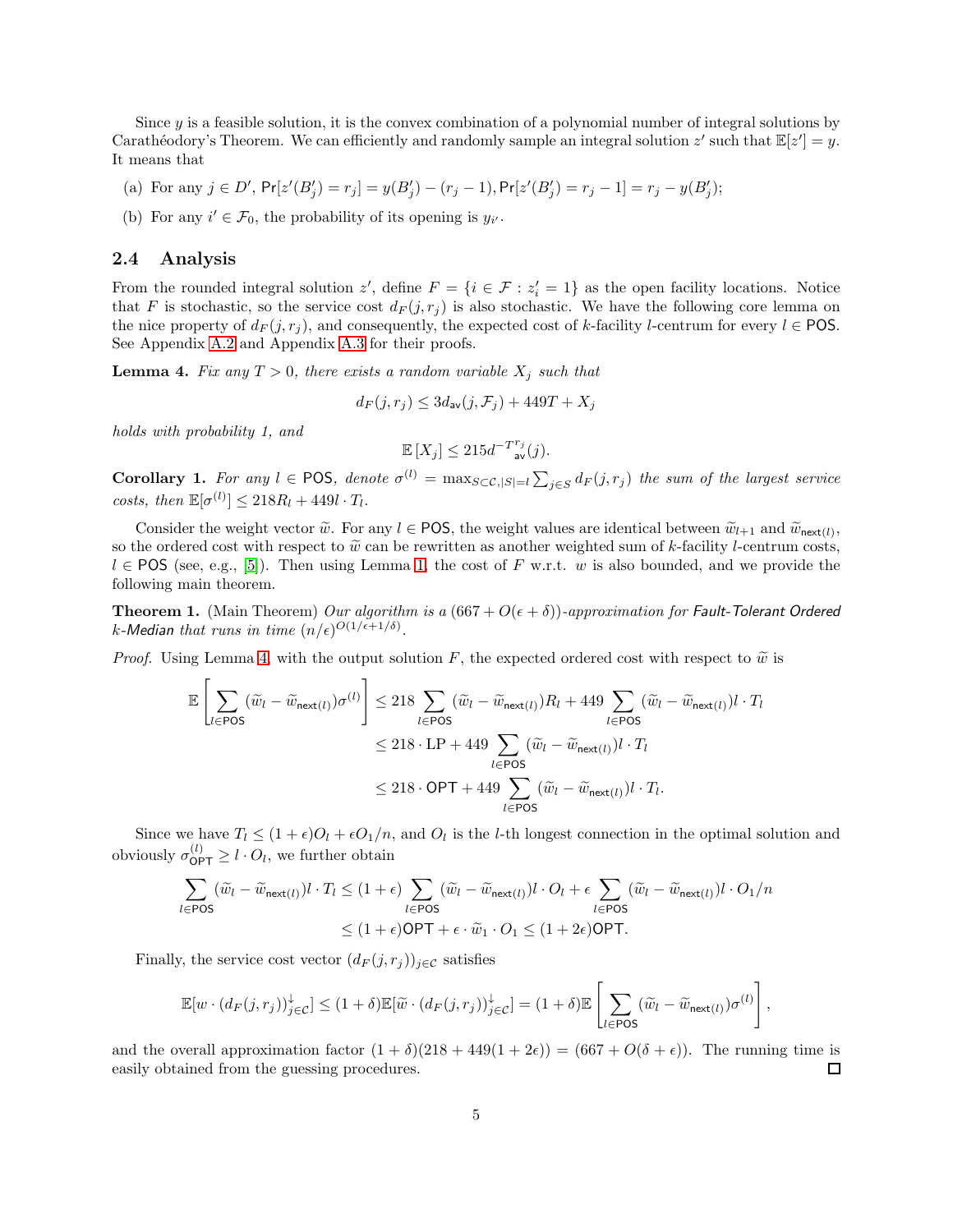## 3 Robust Ordered k-Median

### 3.1 Instance Sparsification and Surrogate LP

We first use the sparsification techniques in [\[1,](#page-8-4) [5,](#page-8-0) [8\]](#page-8-5) to simplify the instance. We also assume  $d(i, j) \ge 1$  for any  $i, j \in \mathcal{F} \cup \mathcal{C}$  that are not co-located.

Let  $c^* \in \mathbb{R}^m$  be the corresponding cost vector in the optimal solution  $(F^*, C^*)$ . We first guess the exact value of  $c_1^{\dagger\downarrow}$ , i.e., the largest cost value, since it only has a polynomial number of possibilities. Next, we discretize  $c^*$  by integer powers of  $(1 + \epsilon_0)$  for some fixed  $\epsilon_0 > 0$ . Let T be the smallest integer such that  $\frac{\epsilon_0 c_1^{* \downarrow}}{m} (1 + \epsilon)^T > c_1^{* \downarrow}$ . We define  $T + 2$  intervals  $I_{T+1}, I_T, ..., I_0$  where  $I_{T+1} = [0, \frac{\epsilon_0 c_1^{* \downarrow}}{m}], I_j = (\frac{\epsilon_0 c_1^{* \downarrow}}{m} (1 + \epsilon)^T)$  $(\epsilon_0)^{T-j}, \frac{\epsilon_0 c_1^{* \perp}}{m} (1+\epsilon_0)^{T-j+1}]$  for  $1 \leq j \leq T$  and  $I_0 = \left(\frac{\epsilon_0 c_1^{* \perp}}{m} (1+\epsilon_0)^T, \infty\right)$ . Since  $\bigcup_{j=0}^{T+1} I_j = [0, +\infty)$  and they are disjoint, every  $d(j, i)$  falls into exactly one interval. In order to avoid complications caused by weights that are zeros or too small, we define the replacement weight vector as  $\widetilde{w}_i = \max\{w_i, \frac{\epsilon_0 w_1}{m}\}\.$  We have the following simple lemma, by observing  $\widetilde{w} \geq w$  and the difference  $cost(\widetilde{w}, c) - cost(w, c) \leq m \cdot \frac{\epsilon_0 w_1}{m} \cdot c_1^{\downarrow} \leq \epsilon_0 \cdot cost(w, c)$ . **Lemma 5.** For any  $c \subseteq \mathbb{R}_{\geq 0}^m$ ,  $cost(w, c) \leq cost(\tilde{w}, c) \leq (1 + \epsilon_0)cost(w, c)$ .

<span id="page-5-3"></span>We sort  $c^*$  into  $c^{*\downarrow}$ , align it with  $\widetilde{w}$  and consider the entries of  $c^{*\downarrow}$  that fall into every interval  $I_{T+1}, I_T, ..., I_0$ . Define the average weight  $\overline{w}_j$  for optimal costs  $c^{*\downarrow}$  and the j-th interval  $I_j$  as

$$
\overline{w}_j = \begin{cases}\n\left(\sum_{i:c_i^* \downarrow \in I_j} \widetilde{w}_i\right) / |c^* \cap I_j| & c^* \cap I_j \neq \emptyset \text{ and } j \geq 1, \\
\overline{w}_{j-1} & c^* \cap I_j = \emptyset \text{ and } j \geq 1, \\
\widetilde{w}_1 & j = 0,\n\end{cases}
$$

and we guess a non-increasing sequence of estimated weights  $(1 + \epsilon_0)\tilde{w}_1 \geq \tilde{w}_0 \geq \tilde{w}_1 \geq \cdots \geq \tilde{w}_{T+1} > 0$ such that for every  $0 \le j \le T+1$ ,  $\overline{w}_j \le \hat{w}_j \le (1+\epsilon_0)\overline{w}_j$ , and  $\hat{w}_j$  is some integer power of  $(1+\epsilon_0)$ . Since the entries of  $\hat{w}$  are at least  $\epsilon_0 w_1/m$  and at most  $(1 + \epsilon_0)\tilde{w}_1 = (1 + \epsilon_0)w_1$ , the number possible values is  $O(\log_{1+\epsilon_0}(m/\epsilon_0))$ . By definition of T, we also have  $T = O(\log_{1+\epsilon_0}(m/\epsilon_0))$ , so using routine calculations, the number of possible non-increasing sequences is at most  $(m/\epsilon)^{O(1/\epsilon_0)}$ . Now we define the piece-wise linear pseudo cost function f,

<span id="page-5-1"></span>
$$
f(t) = \hat{w}_j t \quad \text{where } 0 \le j \le T + 1 \text{ and } t \in I_j. \tag{3}
$$

We write the LP relaxation for Robust Ordered k-Median for some parameter  $0 < \lambda < 1$ , which will be determined later.

$$
\min \sum_{i \in \mathcal{F}, j \in \mathcal{C}} x_{ij} f(\lambda d(i, j)) \qquad (\text{LP}(\lambda))
$$
\n
$$
\text{s.t.} \sum_{i \in \mathcal{F}, j \in \mathcal{C}} x_{ij} \ge m
$$
\n
$$
\sum_{i \in \mathcal{F}} x_{ij} \le 1 \qquad \forall j \in \mathcal{C}
$$
\n
$$
0 \le x_{ij} \le y_i \le 1 \quad \forall i \in \mathcal{F}, j \in \mathcal{C}.
$$
\n(11)

Although the objective of  $LP(\lambda)$  is non-linearly scaled-down because of the discontinuity of f, we show that there is actually a delicate connection between its objective value and the optimum for the original problem. To this end, we have the following crucial lemma, and a strong theorem for their relations. The proofs can be found in Appendix [B.1](#page-14-1) and Appendix [B.2.](#page-14-2)

<span id="page-5-2"></span>**Lemma 6.** For any  $0 < \lambda \leq 1$ , a set  $C \subseteq C$  of size m and  $\{c_j \geq 0 : j \in C\}$ , one has  $cost(\tilde{w}, c) \leq$  $\frac{1}{\lambda} \sum_{j \in C} f(\lambda c_j) + \frac{(1+\epsilon_0)^2 + \epsilon_0}{\lambda} cost(w, c^*).$ 

<span id="page-5-0"></span>**Theorem 2.** For any integral solution  $(x, y)$  of [LP\(](#page-5-1) $\lambda$ ) with objective value V, the induced solution  $(F, C)$  is a feasible solution to Robust Ordered k-Median with cost at most  $\frac{1}{\lambda}(V+(1+3\epsilon_0+\epsilon_0^2)cost(w,c^*))$ . Furthermore, the minimal objective value  $V^*$  of integral solutions of  $LP(\lambda)$  $LP(\lambda)$  is at most  $\lambda(1+\epsilon_0)^3 cost(w, c^*)$ .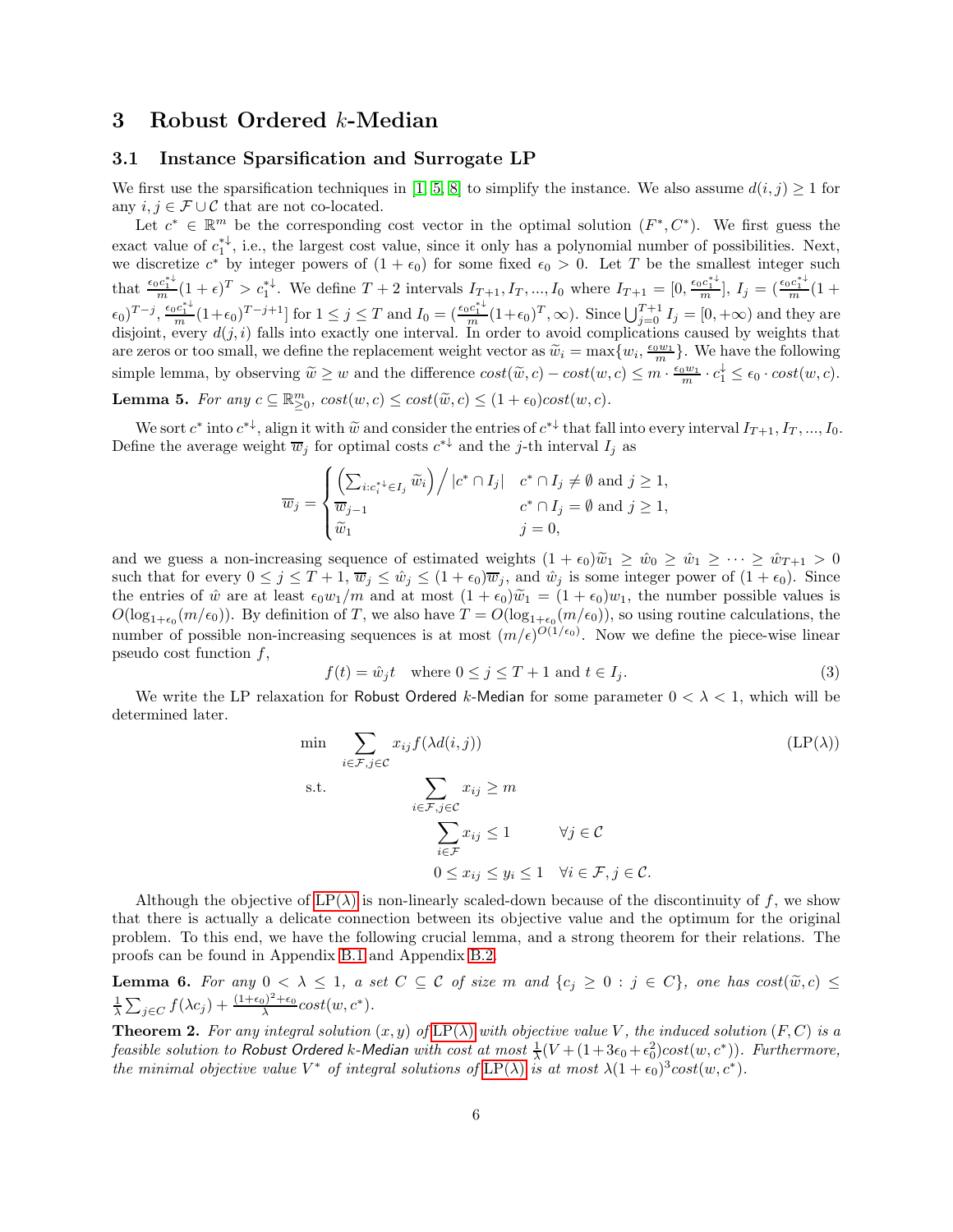### 3.2 Pre-processing and Stronger LP

In the section, we proceed with the reduced instance  $\mathcal{I}' = (\mathcal{F}, \mathcal{C}, d, k, m)$  with no weight vectors, a parameter  $\lambda$  and a pseudo cost function f. The weights are implicit in the definition of f, and we try to minimize  $\sum_{j \in C} f(\lambda d(j, F))$  instead.

We adopt techniques used in [\[21\]](#page-9-0) and add constraints with respect to the so-called *star costs* and *backup* costs. We first guess  $U \in [V^*, (1 + \epsilon_0)V^*)$ , where  $V^*$  is the minimum objective value of integral solutions to [LP\(](#page-5-1) $\lambda$ ) when  $\lambda = 1$ , and it is not hard to see that we can guess U as an integer power of  $(1 + \epsilon_0)$ , and the number of possible values is logarithmic. Let  $(F^* \subseteq \mathcal{F}, C^* \subseteq \mathcal{C})$  be the optimal solution and we define  $c_p^* = \min_{i \in F^*} d(p, i), \kappa_p^* = \arg \min_{i \in F^*} d(p, i)$  for every  $p \in \mathcal{F} \cup \mathcal{C}$ . The following theorems are direct applications of [\[21\]](#page-9-0). We present a proof sketch of Theorem [4](#page-6-0) in Appendix [B.3.](#page-15-0) Denote the closed ball over a certain subset S as  $B\text{all}_S(p, R) = \{i \in S : d(i, p) \leq R\}.$ 

<span id="page-6-1"></span>**Theorem 3.** ([\[21\]](#page-9-0)) Given  $\rho, \delta \in (0,1)$  and the upper bound U, there exists an  $n^{O(1/\rho)}$ -time algorithm that finds an extended instance  $\mathcal{I}'' = (\mathcal{F}, \mathcal{C}' \subseteq \mathcal{C}, d, k, m' = |\mathcal{C}' \cap C^*|, S_0 \subseteq F^*)$  that satisfies

- <span id="page-6-6"></span><span id="page-6-5"></span>(a) For every  $i \in F^* \setminus S_0$ , denote  $C'^* = C^* \cap C'$ , we have  $\sum_{j \in C'^*, \kappa_j^* = i} f(c_j^*) \le \rho U$ ,
- <span id="page-6-3"></span>(b) For every  $p \in \mathcal{F} \cup \mathcal{C}'$ , we have  $|\text{Ball}_{C'^*}(p, \delta c_p^*)| \cdot f((1 - \delta)c_p^*) < \rho U$ ,

$$
(c) \sum_{j \in C^* \setminus C'} f\left(\frac{1-\delta}{1+\delta}d(j, S_0)\right) + \sum_{j \in C'^*} f(c_j^*) \leq U.
$$

<span id="page-6-4"></span><span id="page-6-0"></span>**Theorem 4.** Given the instance found in Theorem [3,](#page-6-1) we can efficiently compute connection bounds  $\{\widehat{R}_j :$  $j \in \mathcal{C}'$  in  $n^{O(1/\rho)}$  time, such that,

1. (Validity of  $\hat{R}_j$ ) Let  $U' \leq U$  be the cost of  $(F^*, C'^*)$  for  $\mathcal{I}''$ . There exists a solution  $(F^*, C' \subseteq C')$  for  $\mathcal{I}'$ , such that if j is connected to  $i \in F^*$ , then  $c'_j \triangleq d(i, j) \leq (1 + 3\delta/4)\widehat{R}_j$  for every  $j \in C'$  and

$$
\sum_{j \in C'} f\left(\frac{2}{2+\delta} c'_j\right) \le U'.\tag{4}
$$

(Small star cost) Moreover, let  $\kappa'_j$  be the facility j connects to in this solution, then for every  $i \in F^* \setminus S_0$ , we have

$$
\sum_{j \in C': \kappa'_j = i} f\left(\frac{2}{2 + \delta} c'_j\right) \le \rho U. \tag{5}
$$

<span id="page-6-2"></span>2. (Small backup cost) For every  $t > 0, p \in \mathcal{F} \cup \mathcal{C}'$ , we have

$$
\left| \left\{ j \in \text{Ball}_{\mathcal{C}'} \left( p, \frac{\delta}{4} t \right) : \widehat{R}_j \ge t \right\} \right| \le \frac{\rho U}{f((1 - \delta)(1 - \delta/4)t)}.
$$
\n(6)

If we define  $R_j = (1 + 3\delta/4)\hat{R}_j$ , then Property [2](#page-6-2) is equivalent to

$$
\left| \left\{ j \in \text{Ball}_{\mathcal{C}'} \left( p, \frac{\delta}{4 + 3\delta} t \right) : R_j \ge t \right\} \right| \le \frac{\rho U}{f(\frac{(1 - \delta)(1 - \delta/4)}{1 + 3\delta/4} t)}.
$$
\n(7)

For  $0 < \lambda \leq \frac{2}{2+\delta}$ , we define the following extended LP and provide two lemmas on its objective value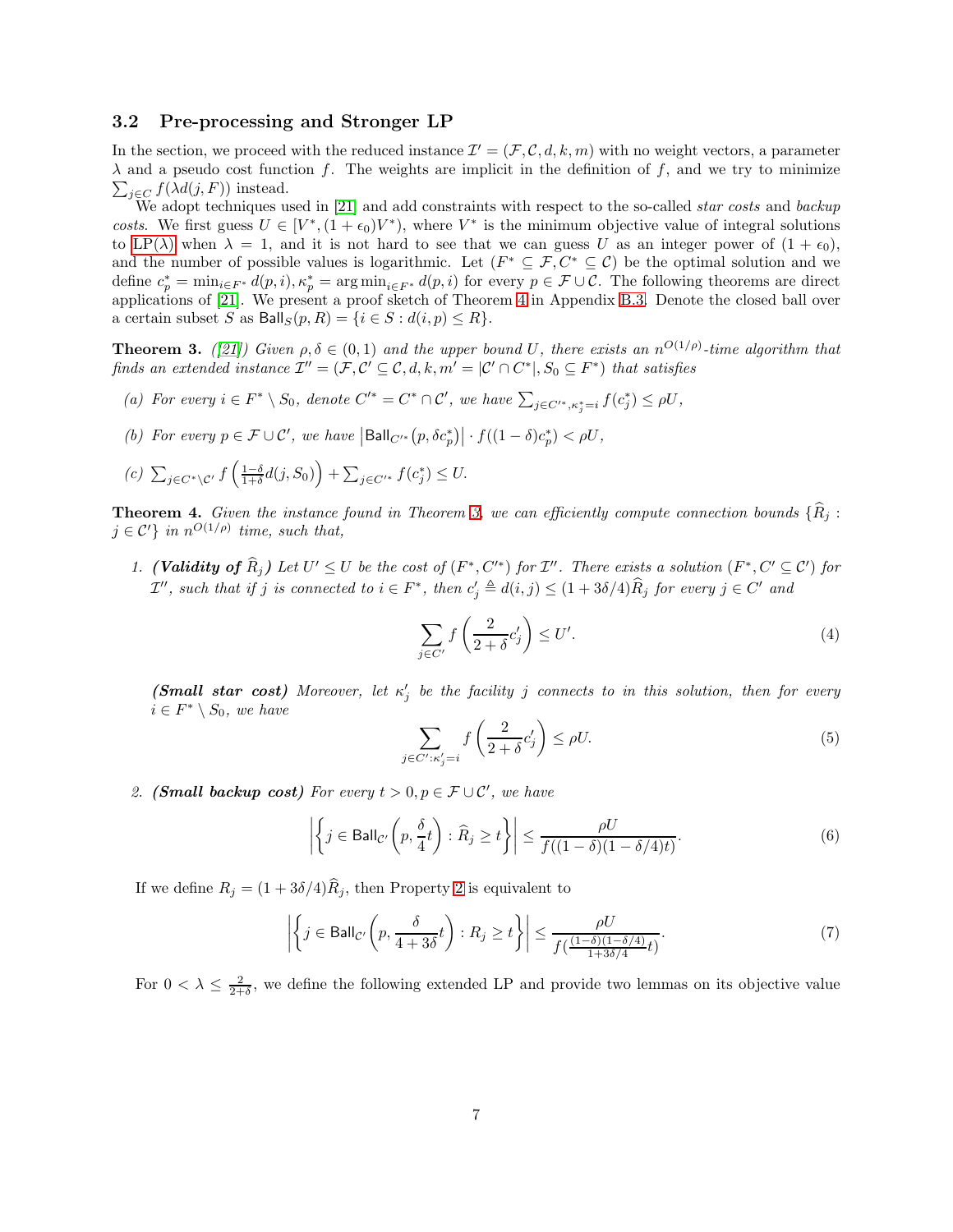and rounding results. The proofs are in Appendix [B.4](#page-16-0) and Appendix [B.5.](#page-16-1)

$$
\min \qquad \sum_{i \in \mathcal{F}, j \in \mathcal{C}} x_{ij} f(\lambda d(i, j)) \tag{ExtLP}(\lambda)
$$

$$
\mathbf{c}^+
$$

s.t. 
$$
\text{constraints in LP}(\lambda) \tag{8}
$$

<span id="page-7-3"></span><span id="page-7-2"></span><span id="page-7-1"></span><span id="page-7-0"></span>
$$
y_i = 1 \qquad \forall i \in S_0 \tag{9}
$$

$$
x_{ij} = 0 \qquad d(i, j) > R_j \tag{10}
$$

<span id="page-7-8"></span><span id="page-7-4"></span>
$$
x_{ij} = 0 \qquad \forall i \notin S_0, f\left(\frac{2}{2+\delta}d(i,j)\right) > \rho U \tag{11}
$$

$$
\sum_{j} f\left(\frac{2}{2+\delta}d(i,j)\right) x_{ij} \le \rho U y_i \quad \forall i \notin S_0.
$$
\n(12)

<span id="page-7-7"></span><span id="page-7-5"></span>**Lemma 7.** The optimal objective value of  $\text{ExtLP}(\lambda)$  is at most  $\frac{\lambda(2+\delta)}{2}U'$ .

**Lemma 8.** ([\[21\]](#page-9-0)) We can efficiently find a solution  $(x_0^*, y_0^*)$  such that either  $x_{0i,j}^* = 0$  or  $x_{0i,j}^* = y_{0i}^*$  via making co-located copies of facilities, it satisfies the constraints  $(8)$ ,  $(9)$ ,  $(10)$ ,  $(11)$  and has objective value of  $\text{ExtLP}(\lambda)$  at most  $\frac{\lambda(2+\delta)}{2}U'$ . Moreover, for every i not co-located with  $S_0$ , its star cost is at most

$$
\sum_{j:x_{0i,j}^* > 0} f\left(\frac{2}{2+\delta}d(i,j)\right) \le 2\rho U. \tag{13}
$$

#### 3.3 Iterative Rounding

In this section, we proceed to find a solution for  $LP(\lambda)$  that is almost integral, and we start with a solution  $(x_0^*, y_0^*)$  that is found using Lemma [8.](#page-7-5) We use discretization methods in [\[21\]](#page-9-0): define  $D_{-2} = -1, D_{-1} = 0$ and  $D_l = a\tau^l$  for  $l \geq 0$  where  $\tau > 1$  and  $1 \leq a < \tau$ , and let  $d'(i, j) = \min\{D_l \geq d(i, j) : l \geq -1\}$ .

From the solution  $(x_0^*, y_0^*)$ , for every  $j \in \mathcal{C}'$  we define *outer ball*  $F_j = \{i \in \mathcal{F} : x_{0i,j}^* > 0\}$  and *radius level*  $l_j$  such that  $D_{l_j} = \max_{i \in F_j} d'(i, j)$ . We further define *inner ball*  $B_j = \{i \in F_j : d'(i, j) \le D_{l_j-1}\}.$ 

We maintain three sets of clients,  $C_{\text{full}}$ ,  $C_{\text{part}}$ , and  $C_{\text{star}}$ , such that we always have  $C_{\text{full}} \cup C_{\text{part}} = C'$ . Every client in  $C_{\text{full}}$  is to be assigned an open facility that is relative close to it, and  $C_{\text{star}}$  is ultimately used to place these facilities around. Initially, we set  $C_{\text{full}} = \emptyset$ ,  $C_{\text{part}} = C'$  and  $C_{\text{star}} = S_0$  (here we view every  $i \in S_0$  as a *virtual client*). For  $0 < \lambda \leq \frac{1}{\tau}$ , define the auxiliary LP as

$$
\min \sum_{j \in C_{\text{part}}} \sum_{i \in F_j} y_i f(\lambda d'(i, j)) + \sum_{j \in C_{\text{full}}} \sum_{i \in B_j} y_i f(\lambda d'(i, j)) + (1 - y(B_j)) f(\lambda D_{l_j}) \tag{AuxLP(\lambda)}
$$

$$
\text{s.t.} \quad y(F_j) = 1 \forall j \in C_{\text{star}}; \quad y(\mathcal{F}) \le k; \quad y_i \in [0, 1] \forall i \in \mathcal{F} \tag{14}
$$

<span id="page-7-6"></span>
$$
y(B_j) \le 1 \qquad \forall j \in C_{\text{full}} \tag{15}
$$

<span id="page-7-11"></span><span id="page-7-10"></span>
$$
y(F_j) \le 1 \qquad \forall j \in C_{\text{part}} \tag{16}
$$

$$
|C_{\text{full}}| + \sum_{j \in C_{\text{part}}} y(F_j) \ge m'. \tag{17}
$$

Now we use the iterative rounding algorithm in [\[21\]](#page-9-0) to round  $\text{AuxLP}(\lambda)$ , starting from  $y_0^*$  via maintaining the three sets of clients  $C_{\text{full}}$ ,  $C_{\text{part}}$  and  $C_{\text{star}}$ . Let the output of the iterative rounding algorithm be  $y^*$ . We have the following theorem for the objective value of  $LP(\lambda)$  corresponding to  $y^*$ , and the proof can be found in Appendix [B.6.](#page-16-2)

<span id="page-7-9"></span>**Theorem 5.** For any  $0 < \lambda \leq \frac{2\tau - 2}{\tau(3\tau - 1)(2+\delta)}$ , starting from an optimal solution  $(x_0^*, y_0^*)$  of  $\text{ExtLP}(\frac{\tau(3\tau - 1)}{\tau - 1}\lambda)$ , the iterative rounding algorithm on  $\text{AuxLP}(\frac{3\tau-1}{\tau-1}\lambda)$  returns a feasible solution  $y^*$  with at most two fractional values. Moreover, let  $U' \leq U$  be the optimal objective value for  $\mathcal{I}'$ , then the objective value of  $y^*$  in  $\text{LP}(\lambda)$ is at most  $\frac{\lambda \tau (3\tau -1)(2+\delta)}{2\tau -2}U'$ .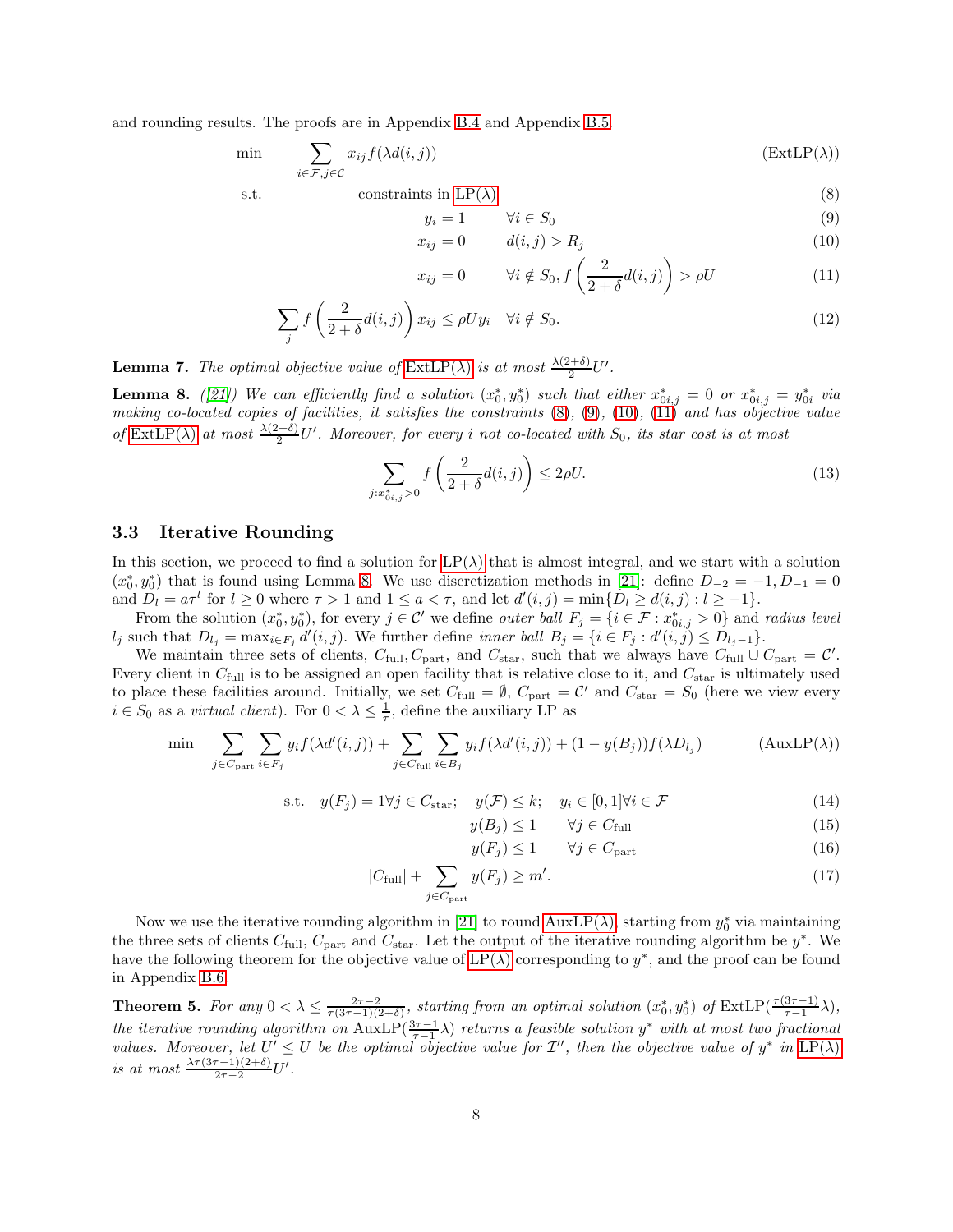W.l.o.g., we assume that  $y^*(\mathcal{F}) = k$ . It remains to round the two fractional values in  $y^*$ , if there are any, and obtain the integral solution  $\hat{y}$ . Suppose the two fractions are  $y_{i_1}^*, y_{i_2}^*$ , and we have  $y_{i_1}^* + y_{i_2}^* = 1$ . In essence, we open  $i_1$  and let  $\hat{y}_{i_1} = 1, \hat{y}_{i_2} = 0$  if this assignment can maintain at least m' facility-client connections, and vice versa. The analysis is also used in [\[21\]](#page-9-0), which we include in the following theorem, determining the parameter  $\lambda = \min{\{\alpha, \beta\}}$ . See Appendix [B.7](#page-17-0) for the proof.

<span id="page-8-8"></span>**Theorem 6.** There exist constants  $\alpha, \beta > 0$  determined by  $\delta$  and  $\tau$ , such that we can efficiently compute an integral solution  $\hat{y}$  for LP(min{ $\alpha, \beta$ ), and its objective value w.r.t. LP(min{ $\alpha, \beta$ ) increases by at most  $5\rho U$  compared to  $y^*$ .

Finally, we extend the integral solution  $\hat{y}$  by adding pre-processed clients in  $\mathcal{C} \setminus \mathcal{C}'$  and present the main theorem. Similar to Theorem 3.4 in [\[21\]](#page-9-0), we greedily connect  $m - m'$  clients in  $C \setminus C'$  that have the cheapest costs with respect to  $\hat{F} = \{i \in \mathcal{C} : \hat{y}_i = 1\}$ , and use Property [\(c\)](#page-6-3) in Theorem [3](#page-6-1) to obtain the total cost of these m clients corresponding to  $LP(\lambda)$ . Using Theorem [2,](#page-5-0) we can calculate the actual cost of our solution  $\hat{F}$ in the original instance  $\mathcal{I}$ , and the overall approximation ratio thereof. We provide the proof of the following main theorem in Appendix [B.8.](#page-18-1)

<span id="page-8-9"></span>**Theorem 7.** (Main Theorem) For any  $\epsilon > 0$ , there exists a (127 +  $\epsilon$ )-approximation algorithm for Robust Ordered k-Median in running time  $(n/\epsilon)^{O(1/\epsilon)}$ .

# <span id="page-8-4"></span>References

- [1] Ali Aouad and Danny Segev. The ordered k-median problem: surrogate models and approximation algorithms. Mathematical Programming, 177(1-2):55–83, 2019.
- <span id="page-8-2"></span>[2] Vijay Arya, Naveen Garg, Rohit Khandekar, Adam Meyerson, Kamesh Munagala, and Vinayaka Pandit. Local search heuristics for k-median and facility location problems. SIAM Journal on computing, 33(3):544–562, 2004.
- <span id="page-8-10"></span>[3] Jaroslaw Byrka, Thomas W. Pensyl, Bartosz Rybicki, Joachim Spoerhase, Aravind Srinivasan, and Khoa Trinh. An improved approximation algorithm for knapsack median using sparsification. In Algorithms - ESA 2015 - 23rd Annual European Symposium, volume 9294, pages 275–287, 2015.
- <span id="page-8-3"></span>[4] Jaroslaw Byrka, Thomas W. Pensyl, Bartosz Rybicki, Aravind Srinivasan, and Khoa Trinh. An improved approximation for k-median, and positive correlation in budgeted optimization. In Proceedings of the Twenty-Sixth Annual ACM-SIAM Symposium on Discrete Algorithms, pages 737–756, 2015.
- <span id="page-8-0"></span>[5] Jaroslaw Byrka, Krzysztof Sornat, and Joachim Spoerhase. Constant-factor approximation for ordered k-median. In Proceedings of the 50th Annual ACM SIGACT Symposium on Theory of Computing, pages 620–631, 2018.
- <span id="page-8-6"></span>[6] Jaroslaw Byrka, Aravind Srinivasan, and Chaitanya Swamy. Fault-tolerant facility location: A randomized dependent LP-rounding algorithm. In Integer Programming and Combinatorial Optimization, 14th International Conference, volume 6080, pages 244–257, 2010.
- <span id="page-8-7"></span>[7] Deeparnab Chakrabarty, Prachi Goyal, and Ravishankar Krishnaswamy. The non-uniform k-center problem. In 43rd International Colloquium on Automata, Languages, and Programming, volume 55, pages 67:1–67:15, 2016.
- <span id="page-8-5"></span>[8] Deeparnab Chakrabarty and Chaitanya Swamy. Interpolating between k-median and k-center: Approximation algorithms for ordered  $k$ -median. In  $45th$  International Colloquium on Automata, Languages, and Programming, volume 107, pages 29:1–29:14, 2018.
- <span id="page-8-1"></span>[9] Deeparnab Chakrabarty and Chaitanya Swamy. Approximation algorithms for minimum norm and ordered optimization problems. In Proceedings of the 51st Annual ACM SIGACT Symposium on Theory of Computing, pages 126–137, 2019.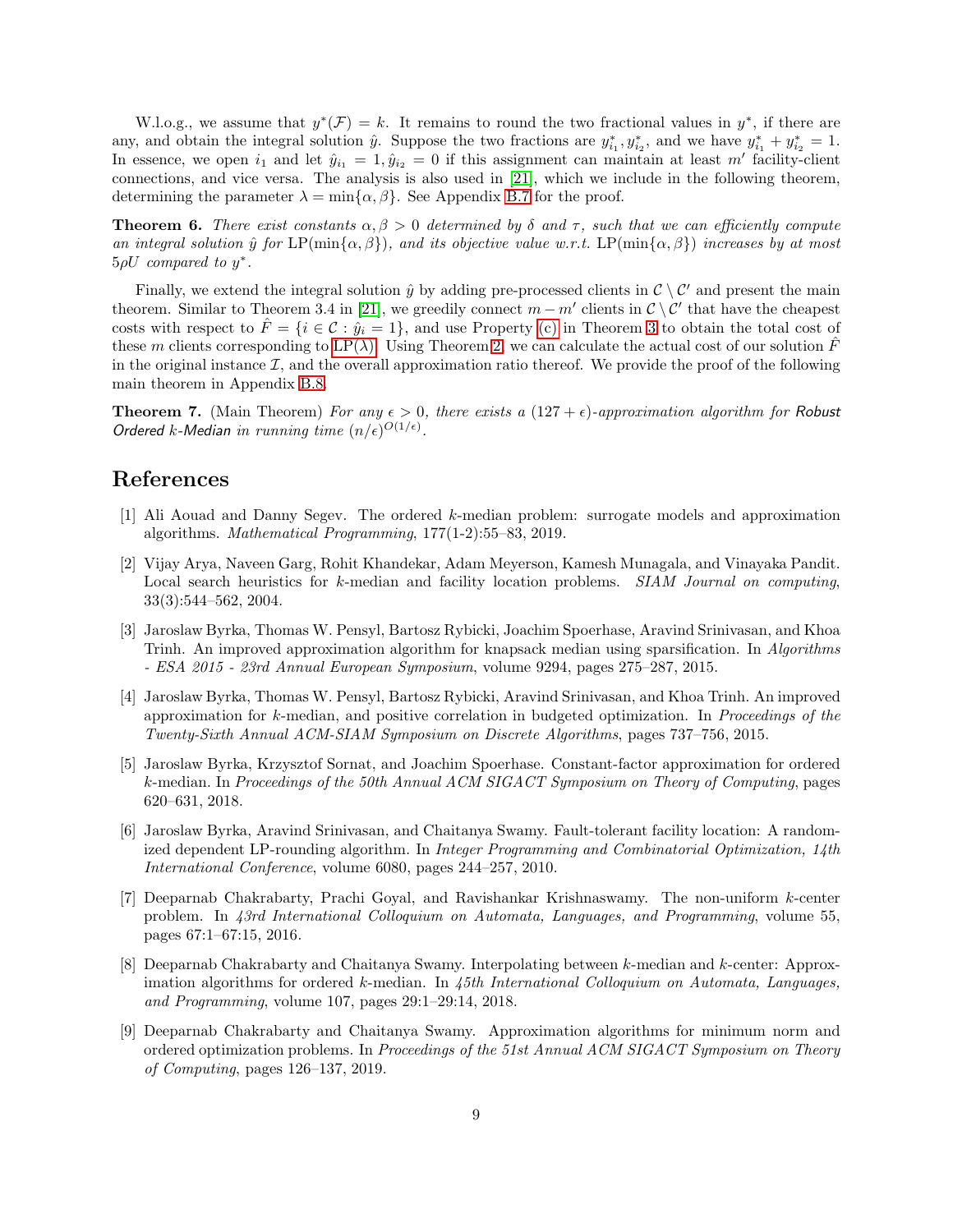- <span id="page-9-10"></span>[10] Moses Charikar, Samir Khuller, David M. Mount, and Giri Narasimhan. Algorithms for facility location problems with outliers. In Proceedings of the Twelfth Annual Symposium on Discrete Algorithms, pages 642–651, 2001.
- <span id="page-9-7"></span><span id="page-9-1"></span>[11] Moses Charikar and Shi Li. A dependent LP-rounding approach for the k-median problem. In Automata, Languages, and Programming - 39th International Colloquium, volume 7391, pages 194–205, 2012.
- [12] Shiva Chaudhuri, Naveen Garg, and R. Ravi. The p-neighbor k-center problem. Information Processing Letters, 65(3):131–134, 1998.
- <span id="page-9-11"></span>[13] Danny Z. Chen, Jian Li, Hongyu Liang, and Haitao Wang. Matroid and knapsack center problems. In Integer Programming and Combinatorial Optimization - 16th International Conference, volume 7801, pages 110–122, 2013.
- <span id="page-9-5"></span>[14] Sudipto Guha, Adam Meyerson, and Kamesh Munagala. A constant factor approximation algorithm for the fault-tolerant facility location problem. Journal of Algorithms, 48(2):429–440, 2003.
- <span id="page-9-12"></span><span id="page-9-4"></span>[15] Mohammadtaghi Hajiaghayi, Wei Hu, Jian Li, Shi Li, and Barna Saha. A constant factor approximation algorithm for fault-tolerant k-median. ACM Transactions on Algorithms, 12(3):36:1–36:19, 2016.
- [16] David G Harris, Thomas Pensyl, Aravind Srinivasan, and Khoa Trinh. A lottery model for center-type problems with outliers. ACM Transactions on Algorithms, 15(3):36:1–36:25, 2019.
- <span id="page-9-9"></span><span id="page-9-2"></span>[17] Tanmay Inamdar and Kasturi R. Varadarajan. Fault tolerant clustering with outliers. In Approximation and Online Algorithms - 17th International Workshop, volume 11926, pages 188–201, 2019.
- [18] Kamal Jain and Vijay V. Vazirani. Primal-dual approximation algorithms for metric facility location and k-median problems. In  $\mu$ 0th Annual Symposium on Foundations of Computer Science, pages 2–13, 1999.
- <span id="page-9-8"></span>[19] Samir Khuller, Robert Pless, and Yoram J Sussmann. Fault tolerant k-center problems. Theoretical Computer Science, 242(1-2):237–245, 2000.
- <span id="page-9-14"></span>[20] Ravishankar Krishnaswamy, Amit Kumar, Viswanath Nagarajan, Yogish Sabharwal, and Barna Saha. The matroid median problem. In Proceedings of the Twenty-Second Annual ACM-SIAM Symposium on Discrete Algorithms, pages 1117–1130, 2011.
- <span id="page-9-0"></span>[21] Ravishankar Krishnaswamy, Shi Li, and Sai Sandeep. Constant approximation for k-median and k-means with outliers via iterative rounding. In Proceedings of the 50th Annual ACM SIGACT Symposium on Theory of Computing, pages 646–659, 2018.
- <span id="page-9-16"></span>[22] Amit Kumar. Constant factor approximation algorithm for the knapsack median problem. In Proceedings of the Twenty-Third Annual ACM-SIAM Symposium on Discrete Algorithms, pages 824–832, 2012.
- <span id="page-9-3"></span>[23] Shi Li and Ola Svensson. Approximating k-median via pseudo-approximation. In Symposium on Theory of Computing Conference, pages 901–910, 2013.
- <span id="page-9-15"></span>[24] Chaitanya Swamy. Improved approximation algorithms for matroid and knapsack median problems and applications. ACM Transactions on Algorithms, 12(4):49:1–49:22, 2016.
- <span id="page-9-6"></span>[25] Chaitanya Swamy and David B Shmoys. Fault-tolerant facility location. ACM Transactions on Algorithms, 4(4):51:1–51:27, 2008.
- <span id="page-9-13"></span>[26] Li Yan and Marek Chrobak. LP-rounding algorithms for the fault-tolerant facility placement problem. Journal of Discrete Algorithms, 33:93–114, 2015.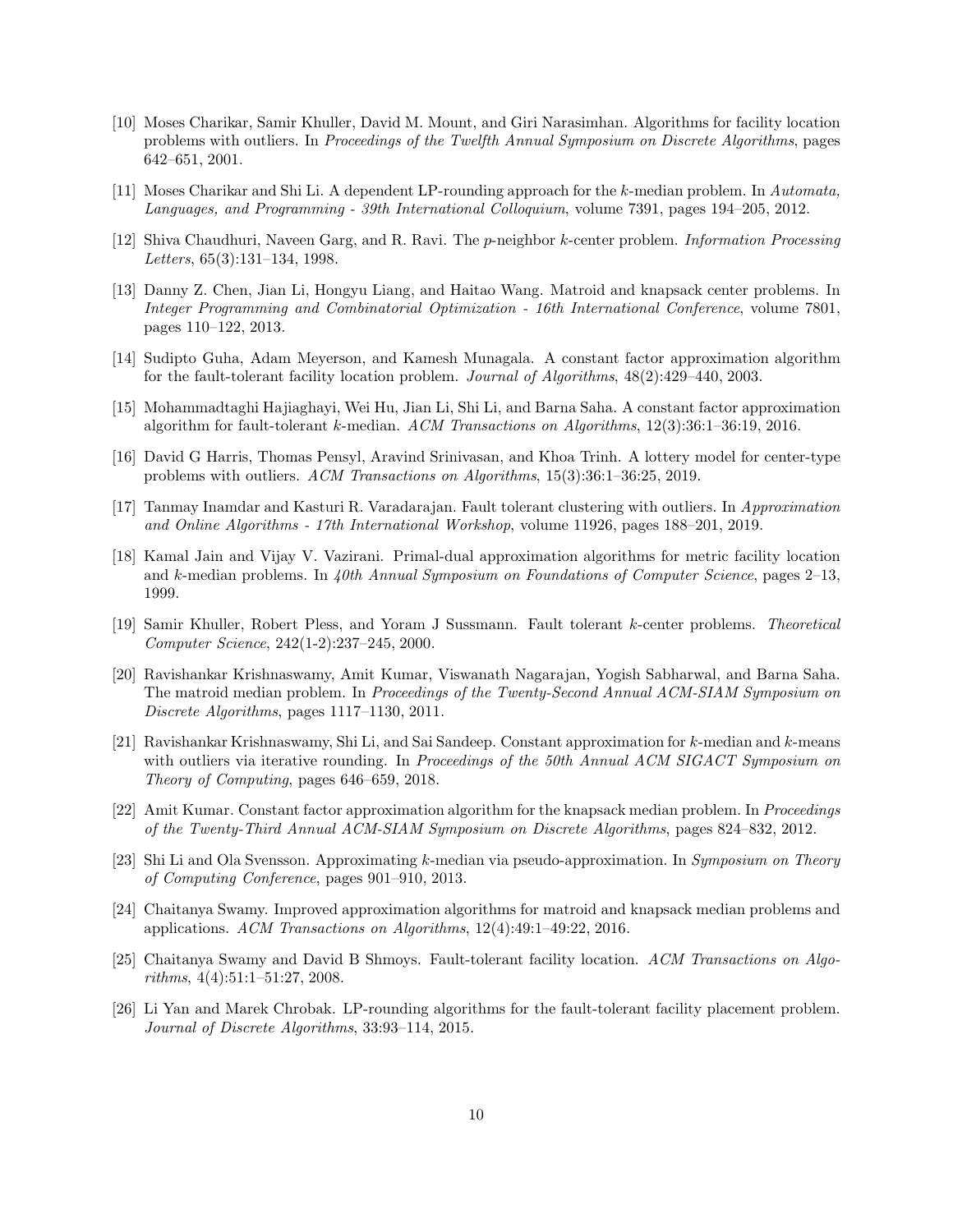## <span id="page-10-0"></span>A Missing Proofs for Fault-Tolerant Ordered k-Median

## A.1 Proof for Lemma [2](#page-2-2)

*Proof.* Let  $\mathcal{O} \subseteq \mathcal{F}$  be the optimal solution, and  $(d_{\mathcal{O}}(j, r_j))_{j \in \mathcal{C}}$  be the service cost vector. With respect to  $\mathcal{O}$ , define  $x_{ij}^* = 1$  if and only if i serves client j and  $y_i^* = 1$  if and only if  $i \in \mathcal{O}$ . For  $l \in \text{POS}$ , let  $R_l^* = \max_{S \subseteq \mathcal{C}, |S|=l} \sum_{j \in S} d_{\mathcal{O}}(j, r_j)$ , i.e. the sum of l largest service costs in the optimal solution. All other variables are 0. We show that  $(x^*, y^*, R^*)$  is a feasible solution to the relaxation.

Clearly the first and the last constraints are satisfied. For the second constraint, LHS is the sum of all service connections that are at least  $T_l$  in length in the optimal solution. Since  $T_l \geq O_l$  and  $O_l$  is the *l*-th longest connection, the LHS is at most the sum of l largest entries in the service cost vector  $(d_{\mathcal{O}}(j, r_j))_{j \in \mathcal{C}}$ .

For the third constraint, the maximal LHS is exactly the sum of  $l$  largest entries in the service cost, according to the definition of  $x^*$ . Hence all the constraints are satisfied.

Finally, consider the objective value. Because  $R_l$  is exactly the sum of the l largest entries in  $(d_{\mathcal{O}}(j, r_j))_{j \in \mathcal{C}}$ , hence the first l entries in  $(d_{\mathcal{O}}(j, r_j))_{j \in \mathcal{C}}^{\downarrow}$ , the objective value is exactly  $\widetilde{w} \cdot (d_{\mathcal{O}}(j, r_j))_{j \in \mathcal{C}}^{\downarrow}$ . Using Lemma [1,](#page-2-1)  $\widetilde{w} \cdot (d_{\mathcal{O}}(j,r_j))_{j \in \mathcal{C}}^{\downarrow} \leq w \cdot (d_{\mathcal{O}}(j,r_j))_{j \in \mathcal{C}}^{\downarrow} = \mathsf{OPT}.$  $\Box$ 

### <span id="page-10-1"></span>A.2 Proof for Lemma [4](#page-4-0)

It is easy to see for each  $j \in \mathcal{C}$ , the queue queue<sub>j</sub> has size exactly  $r_j$  and contains different bundles in  $\mathcal{U}$ , because whenever some U is added,  $\mathcal{F}'_j$  is updated to  $\mathcal{F}'_j-U$ . Let  $\mathsf{queue}_j = (U_{j,p})_{p=1}^{r_j}$ , where  $U_{j,p}$  is the p-th bundle added. We first need the following lemma.

<span id="page-10-2"></span>**Lemma 9.** For any  $p \in [r_j]$ ,  $d_{\text{max}}(j, U_{j,p}) \leq 3d_{\text{max}}(j, \mathcal{F}_{j,p}).$ 

*Proof.* We use induction on the size of queue<sub>j</sub>. Clearly when  $U_{j,1}$  is added to the queue, either  $U_{j,1} = \mathcal{F}_{j,1}$ or  $U_{j,1} = U_{j',q}$  which is previously created from some  $\mathcal{F}'_{j'}, j' \neq j$  satisfying  $d_{\text{max}}(j', U_{j',q}) \leq d_{\text{max}}(j, \mathcal{F}_{j,1})$  and  $U_{j',q} \cap \mathcal{F}_{j,1} \neq \emptyset$ . In the first case, the claim is trivial. In the second case, using triangle inequality we have

$$
d_{\max}(j,U_{j',q}) \leq d(j,j') + d_{\max}(j',U_{j',q}) \leq d_{\max}(j,\mathcal{F}_{j,1}) + 2d_{\max}(j',U_{j',q}) \leq 3d_{\max}(j,\mathcal{F}_{j,1}).
$$

Assume the claim holds for up to  $p-1$ . For  $U_{j,p}$ , if it is created from  $\mathcal{F}'_j$ , in other words, the closest unitvolume set  $V_{j,p} \subseteq \mathcal{F}'_j$  that intersects with no other bundles in U, since we have only added p – 1 bundles to queue<sub>j</sub>, and with each addition, we remove at most 1 volume of facility locations from  $\mathcal{F}'_j$ , the total volume removed from  $\mathcal{F}'_j$  is at most  $p-1$ , hence it is obvious that  $d_{\max}(j, V_{j,p}) \leq d_{\max}(j, \mathcal{F}_{j,p})$ .

If  $U_{j,p} = U_{j',q}$  is created from  $\mathcal{F}'_{j'}$  satisfying  $d_{\text{max}}(j', U_{j',q}) \leq d_{\text{max}}(j, V_{j,p})$  and  $U_{j',q} \cap V_{j,p} \neq \emptyset$ , we use triangle inequality again and obtain

$$
d_{\max}(j,U_{j',q}) \leq d(j,j') + d_{\max}(j',U_{j',q}) \leq d_{\max}(j,V_{j,p}) + 2d_{\max}(j',U_{j',q}) \leq 3d_{\max}(j,\mathcal{F}_{j,p}).
$$

 $\Box$ 

*Proof for* Lemma [4.](#page-4-0) We prove this lemma for  $C - D$ , D' and  $D - D'$  separately. For each j, we associate one deterministic cost value  $D_j$  and another random variable cost  $X_j$  to it. Initially,  $D_j = 0$  and  $X_j = 0$  with probability 1.

(I) For  $j \in \mathcal{C} - D$ . Consider queue<sub>j</sub> =  $\{U_{j,p}\}_{p=1}^{r_j}$ . All bundles in queue<sub>j</sub> are disjoint, and our rounding guarantees one facility location open in each bundle. Recall Lemma [9,](#page-10-2)  $d_{\text{max}}(j, U_{j,p}) \leq 3d_{\text{max}}^p(j)$ . It is easy to see that, by connecting j to these  $r_i$  open facilities, we obtain

$$
d_F(j,r_j) \le \sum_{p=1}^{r_j} 3d_{\max}^p(j) \le 3d_{\max}^{r_j}(j) + 3\sum_{p=2}^{r_j} d_{\text{av}}^p(j),
$$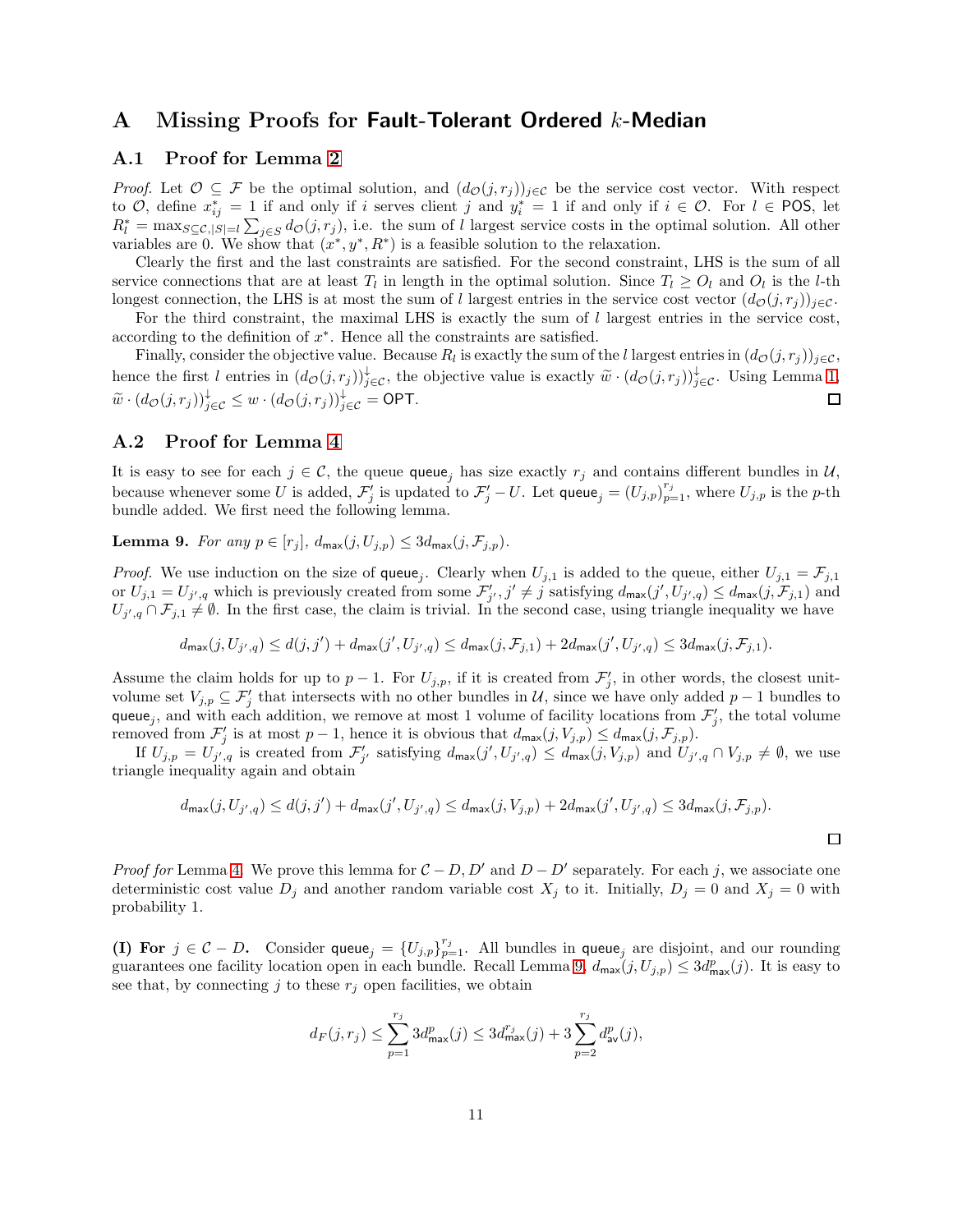with probability 1, where the second inequality is due to  $d_{\text{max}}^p(j) \leq d_{\text{av}}^{p+1}(j)$  and the second sum above is at most  $3d_{av}(j, \mathcal{F}_j)$ . Further, since  $j \in \mathcal{C} - D$ , we know it is safe and  $d_{max}^{r_j}(j) \leq 45d_{av}^{r_j}(j)$ , and the service cost can be bounded by

$$
d_F(j,r_j) \leq 3d_{\mathrm{av}}(j,\mathcal{F}_j) + 135d_{\mathrm{av}}^{r_j}(j) \leq 3d_{\mathrm{av}}(j,\mathcal{F}_j) + 135T + 135d^{-T r_j}_{\qquad \text{av}}(j).
$$

Therefore, we can increase  $D_j = 3d_{av}(j, \mathcal{F}_j) + 135T$ , and charge up  $X_j = 135d^{-T^{r_j}}_{av}(j)$  with probability 1.

**(II) For**  $j \in D'$ . To make the analysis simpler, we consider the following cases, and apply different changes to  $D_i, X_j$  accordingly. Notice we still try to obtain the same kinds of increments on  $D_i$  or  $\mathbb{E}[X_i]$  as we do for  $j \in \mathcal{C} - D$ , in order to satisfy a common property for all  $j \in \mathcal{C}$ .

- (i)  $T \ge d_{\text{max}}(j)/15$ . The first  $r_j 1$  assignments can be satisfied by the distinct facility locations that are open in  $U_{j,1}\cdots, U_{j,r_j-1}$ , with a total service cost at most  $3d_{\max}^1(j)+\cdots+3d_{\max}^{r_j-1}(j)\leq 3d_{\text{av}}(j,\mathcal{F}_j)$  using Lemma [9,](#page-10-2) so we charge  $3d_{av}(j, \mathcal{F}_j)$  to  $D_j$ . The  $r_j$ -th closest facility open is at most  $3d_{max}(j) \leq 45T$ away in  $U_{j,r_j}$ , and we simply charge 45T more to  $D_j$ ;
- (ii)  $T < d_{\min}^{r_j}(j)$ . Notice that we now have  $d_{av}^{r_j}(j) = d^{-T^{r_j}}(j)$ . The first  $r_j 1$  assignments on j remains having the same bound. For the last connection, we first define two auxiliary non-negative random variables  $A_j, Q_j$ . Define  $A_j$  to be the total cost of connecting j to all open facilities in  $B'_j \cap \mathcal{F}_{j,r_j}$ , and  $Q_j = 3d_{\text{max}}(j)$  when there are only  $r_j - 1$  facilities open in  $B'_j$  and 0 otherwise. It is easy to obtain the following,

$$
\mathbb{E}[A_j] = \sum_{i \in B'_j \cap \mathcal{F}_{j,r_j}} x_{ij} d(i,j) \le \sum_{i \in \mathcal{F}_{j,r_j}} x_{ij} d(i,j) \le d_{\mathsf{av}}^{r_j}(j),
$$
  

$$
\mathbb{E}[Q_j] = 3d_{\mathsf{max}}(j)(r - y(B'_j)) \le 45d_{\mathsf{av}}^{r_j}(j).
$$

- (a) When there are  $r_j$  facilities open in  $\mathcal{F}_j \mathcal{F}_{j,r_j}$ , we first connect j to the facilities open in bundles  $U_{j,1},\cdots,U_{j,r_j-2}$ . Obviously there are at least 2 more in  $\mathcal{F}_j-\mathcal{F}_{j,r_j}$ , both with a connection cost at most  $d_{\max}^{r_j-1}(j) \leq d_{\text{av}}^{r_j}(j)$ . In this case, we have  $d_F(j,r_j) \leq 3(d_{\max}^1(j) + \cdots + d_{\max}^{r_j-1}(j)) \leq 3d_{\text{av}}(j,\mathcal{F}_j)$ , and we charge it to  $D_j$ ;
- (b) When there are  $r_j$  facilities open in  $B'_j$  but at most  $r_j 1$  in  $\mathcal{F}_j \mathcal{F}_{j,r_j}$ , we first connect j to facilities open in  $U_{j,1},\cdots,U_{j,r_j-1}$ , whose total cost is at most  $3\sum_{p=1}^{r_j-1}d_{\max}^p(j)$  and charged to  $D_j$ . For the r<sub>j</sub>-th assignment, since there exists one in  $B'_j \cap \mathcal{F}_{j,r_j}$ , this partial cost is less than or equal to  $A_j$  with probability 1. We charge  $A_j$  to  $X_j$  and the increase in  $\mathbb{E}[X_j]$  is at most  $d^{-T^{r_j}}_{\text{av}}(j)$ ;
- (c) When there are  $r_j 1$  facilities open in  $B'_j$ , these connections to j are the closest and can still be upper-bounded by  $3\sum_{p=1}^{r_j-1} d_{\max}^p(j)$ . Obviously there is another open facility in  $U_{j,r_j}$ , which is at most  $3d_{\text{max}}(j)$  away. Since  $Q_j = 3d_{\text{max}}(j)$  in this case, we can bound this case from above by charging  $Q_j$  to  $X_j$ . The increase in  $\mathbb{E}[X_j]$  is at most  $45d^{-T^{r_j}}_{\text{av}}(j)$ .

From these three sub-cases, we know that we have charged up  $D_j$  and  $X_j$  such that  $D_j = 3d_{av}(j, \mathcal{F}_j)$ and  $\mathbb{E}[X_j] \leq 46d^{-T^{r_j}}_{\text{av}}(j);$ 

- (iii)  $d_{\min}^{r_j}(j) \leq T < d_{\max}(j)/15$ . We use three sub-cases that are similar as above.
	- (a) When there are  $r_j$  facilities open in Ball(j, T), the  $r_j$ -th connection is at most T and we charge T to  $D_j$ , as well as  $3d_{av}(j, \mathcal{F}_j)$  to  $D_j$  for the first  $r_j - 1$  connections;
	- (b) When there are  $r_j$  in  $B'_j$  but at most  $r_j 1$  in Ball $(j, T)$ , we charge the  $r_j$ -th connection in  $B'_{j}$  – Ball $(j, T)$  similar to  $A_{j}$ , and increase the expectation of  $X_{j}$  by at most

$$
\sum_{i\in B'_j-\mathrm{Ball}(j,T)} x_{ij}d(i,j)=\sum_{i\in B'_j-\mathrm{Ball}(j,T)} x_{ij}d^{-T}(i,j)\leq \sum_{i\in \mathcal{F}_{j,r_j}} x_{ij}d^{-T}(i,j)=d^{-T^{r_j}}_{\quad \text{av}}(j),
$$

where the inequality is due to  $T \geq d_{\min}^{r_j}(j)$  and thus  $\mathcal{F}_j - \mathcal{F}_{j,r_j} \subseteq \text{Ball}(j,T)$ ;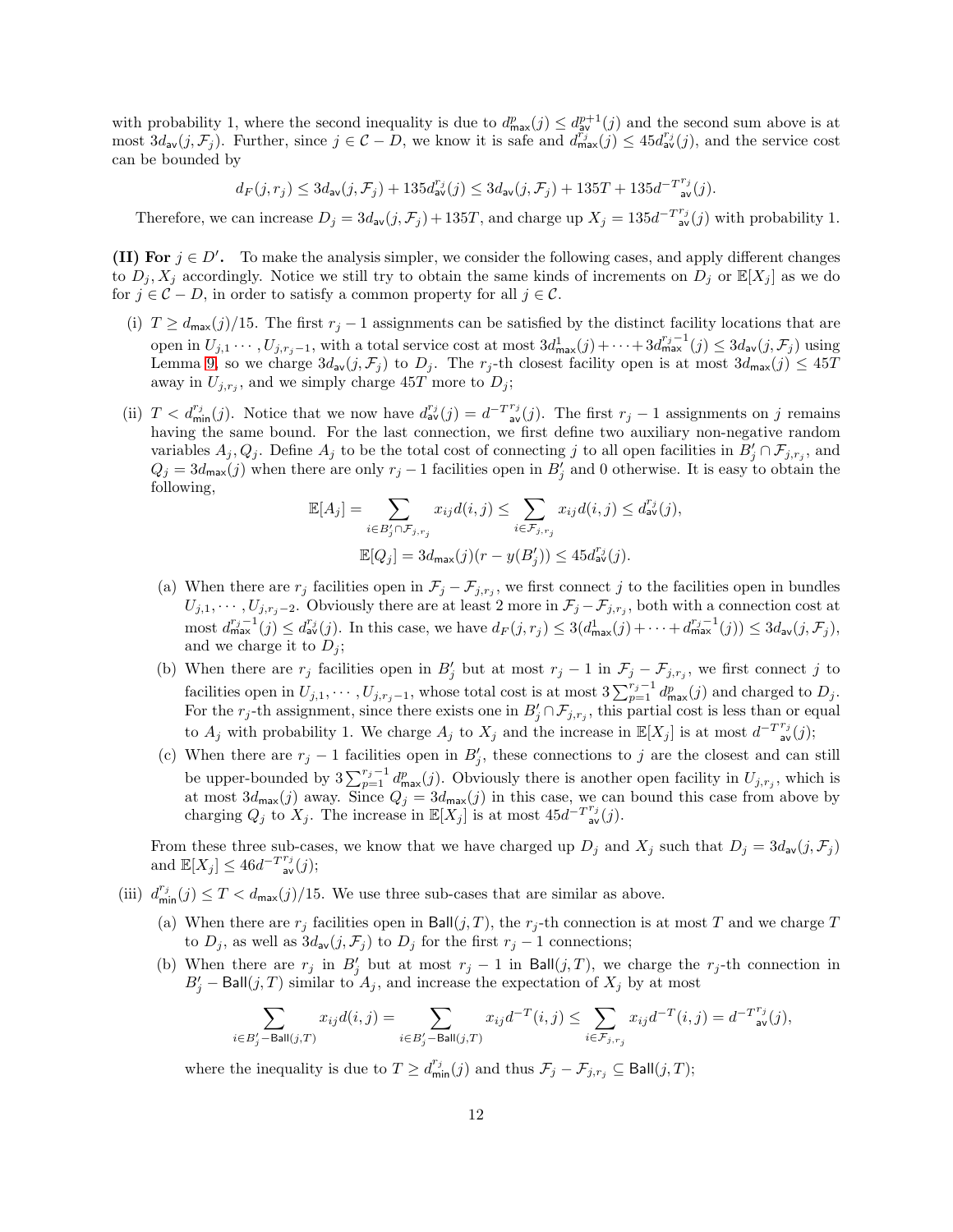(c) When there are  $r_j - 1$  facility locations open in  $B'_j$ , there is another facility at most  $3d_{\text{max}}(j)$  away in  $U_{j,r_j}$ . Notice we have  $T < d_{\text{max}}(j)/15$ , we obtain the following using Markov inequality,

$$
d^{-T^{r_j}}_{\text{av}}(j) \geq d^{-d_{\max}(j)/15^{r_j}}_{\text{av}}(j) \geq \frac{d_{\max}(j)}{15}(r - y(B_j)),
$$

because those facilities at a distance T away from j must include those  $d_{\text{max}}(j)/15$  away. Now we charge  $Q_j$  to  $X_j$  and have the expectation increased by at most

$$
3d_{\max}(j)(r-y(B_j'))\leq 3d_{\max}(j)(r-y(B_j))\leq 45d^{-T^{T_j}_\mathrm{av}}(j).
$$

From these three sub-cases, we know that we have charged up  $D_j$  and  $X_j$  such that  $D_j = 3d_{av}(j, \mathcal{F}_j) + T$ and  $\mathbb{E}[X_j] \leq 46d^{-T^{r_j}}_{\text{av}}(j).$ 

To summarize, we choose the maximum of the three cases and charge a total  $D_j = 3d_{av}(j, \mathcal{F}_j) + 45T$ , and charge up  $X_j$  so that  $\mathbb{E}[X_j] \leq 46d^{-T^{r_j}}_{av}(j)$ .

(III) For  $j \in D - D'$ . There exists  $j' \in D - D'$  such that  $r_j = r_{j'} = r$ ,  $d(j, j') \leq 6 \max\{d_{av}^r(j), d_{av}^r(j')\}$ and  $d_{av}^r(j') \leq d_{av}^r(j)$ . Our goal is to use the bundles  $U_{j,1}, \cdots, U_{j,r-1}$  to satisfy the first  $r-1$  connections of  $j$  and use another open facility that serves  $j'$  to serve  $j$ .

The first r – 1 bundles in queue<sub>j</sub> add service cost at most  $3d_{av}(j, \mathcal{F}_j)$  to  $D_j$ . For the r-th connection, we fix two constant parameters  $\alpha, \beta > 6, \alpha + 1 < \beta$  that are determined later. There are two cases to discuss.

- (i)  $d(j, j') < \alpha T$ . Likewise, we break down this case to three sub-cases.
	- (a) If  $\beta T \geq d_{\text{max}}(j')/15$ , then the farthest r-th open facility is at most  $d(j, j') + 3d_{\text{max}}(j') \leq (\alpha + 45\beta)T$ away from j, so besides charging the regular  $3d_{av}(j, \mathcal{F}_j)$  to  $D_j$ , we charge an additional cost of  $(\alpha + 45\beta)T;$
	- (b) If  $\beta T < d_{\min}^r(j')$ , we reuse the two auxiliary random variables  $A_{j'}$  and  $Q_{j'}$  defined above. Recall that the expectations are

$$
\mathbb{E}[A_{j'}] \leq \sum_{i \in B'_{j'} \cap \mathcal{F}_{j',r}} x_{ij'} d(i,j') \leq d_{\text{av}}^r(j') \leq d_{\text{av}}^r(j) = d^{-T^r}_{\text{av}}(j),
$$

$$
\mathbb{E}[Q_{j'}] \leq 3d_{\max}(j')(r - y(B'_{j'})) \leq 45d_{\text{av}}^r(j') \leq 45d_{\text{av}}^r(j) = 45d^{-T^r}_{\text{av}}(j),
$$

where the equality is because  $\mathcal{F}_{j,r} \cap \text{Ball}(j,T) = \emptyset$ . Indeed, since  $\beta > \alpha + 1$  and  $d(j, j') < \alpha T$ , we have  $\textsf{Ball}(j, T) \subseteq \textsf{Ball}(j', \beta T)$ . If we have  $\mathcal{F}_{j,r} \cap \textsf{Ball}(j, T) \neq \emptyset$ , then  $\mathcal{F}_{j} - \mathcal{F}_{j,r} \subseteq \textsf{Ball}(j, T) \subseteq \emptyset$ Ball $(j', \beta T)$ , implying  $y(\textsf{Ball}(j', \beta T)) > r-1$   $(\mathcal{F}_j - \mathcal{F}_{j,r}$  plus  $\mathcal{F}_{j,r} \cap \textsf{Ball}(j, T))$ , but this is impossible since  $d_{\min}(j', \mathcal{F}_{j',r}) > \beta T$ .

By discussing the number of open facilities in  $\mathcal{F}_{j'} - \mathcal{F}_{j',r}, B'_{j'}$  and triangle inequality, we can still find an upper bound on  $d_F(j, r)$  through the following cases,

- (1) If there are r facilities open in  $\mathcal{F}_{j'}-\mathcal{F}_{j',r}$ , we connect the open facilities in  $U_{j,1},\cdots,U_{j,r-2}$  to j, and connect the (at least) remaining  $2 \text{ in } \mathcal{F}_{j'} - \mathcal{F}_{j',r}$ , both at most  $\alpha T + d_{\max}^{r-1}(j') \leq \alpha T + d_{\text{av}}^{r}(j)$ away. The overall charge to  $D_j$  is at most  $3(d_{av}^1(j) + \cdots + 3d_{av}^r(j)) + 2\alpha T = 3d_{av}(j, \mathcal{F}_j) + 2\alpha T$ ;
- (2) If there are r facilities open in  $B'_{j'}$  but at most  $r-1$  in  $\mathcal{F}_{j'}-\mathcal{F}_{j',r}$ , we connect the open facilities in  $U_{j,1},\cdots,U_{j,r-1}$  to j. For the r-th connection which can be found in  $B'_{j'}$ , it is obviously at most  $A_{j'} + \alpha T$  away from j, so we charge  $\alpha T$  to  $D_j$  and  $A_{j'}$  to  $X_j$ ;
- (3) If there are  $r-1$  facilities open in  $B'_{j'}$ , we connect the open facilities in  $U_{j,1}, \cdots, U_{j,r-1}$  to j. Notice there are r open facilities in  $U_{j',1}, \dots, U_{j',r}$ , therefore there exists another additional open facility at most  $Q_{j'} + \alpha T$  away from j, so we charge  $\alpha T$  to  $D_j$  and  $Q_{j'}$  to  $X_j$ .

Therefore, we charge at most  $3d_{av}(j, \mathcal{F}_j) + 2\alpha T$  to  $D_j$  and  $A_{j'} + Q_{j'}$  to  $X_j$ , and  $\mathbb{E}[X_j]$  is increased by at most  $46d^{-T} \tilde{r}_{av}(j);$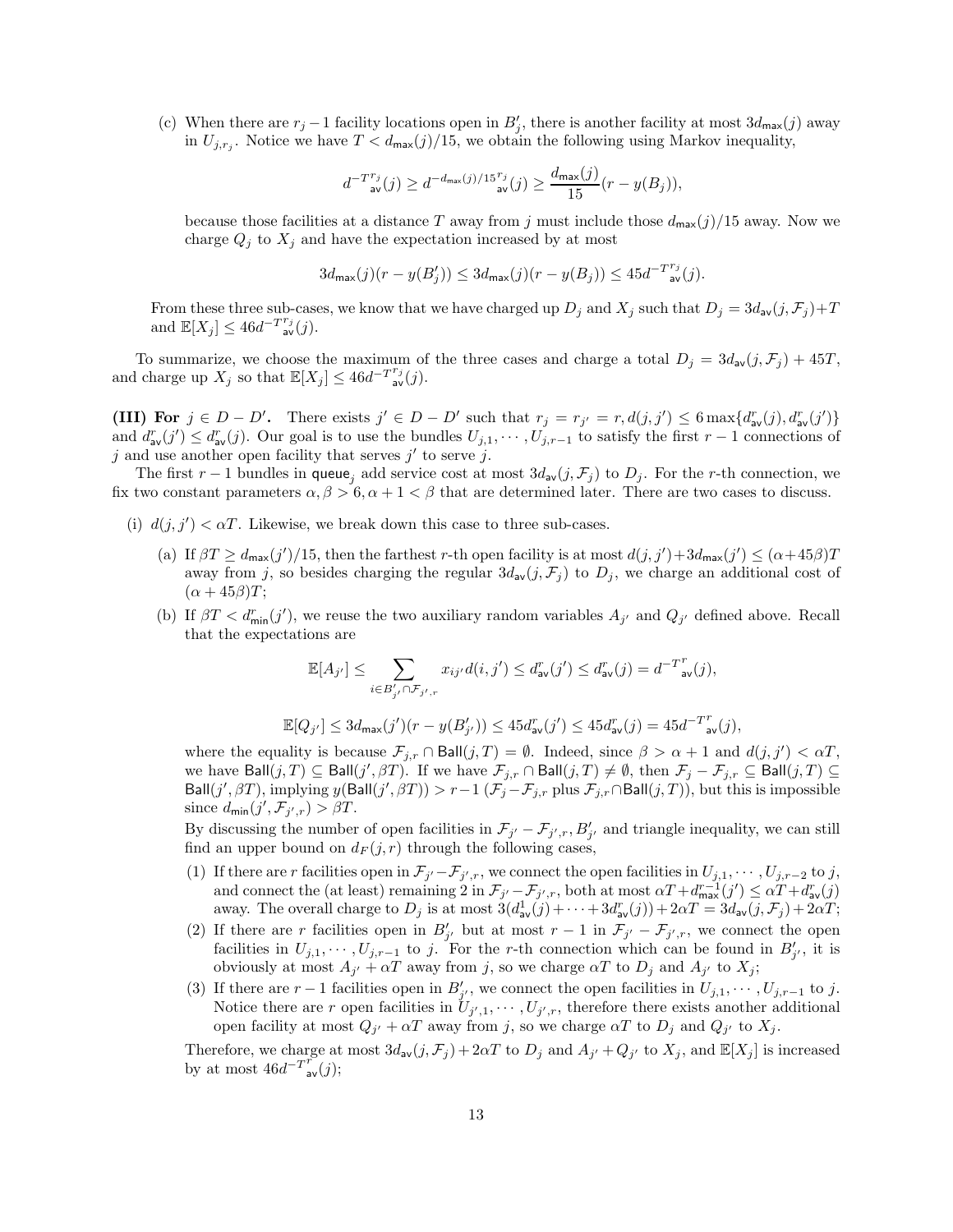- (c) Finally, if  $d_{\min}^r(j') \leq \beta T < d_{\max}(j')/15$ , we have the following cases,
	- (1) If there are r facilities open in Ball( $j', \beta T$ ), we charge  $(\alpha + \beta)T$  to  $D_j$  for the r-th connection;
	- (2) If there are r facilities open in  $B'_{j'}$  but at most  $r-1$  in Ball $(j', \beta T)$ , define  $P_{j'}$  as the total cost of connecting j' to all open facilities in  $B'_{j'}$  – Ball(j',  $\beta T$ ). The r-th connection cost for j is at most  $P_j + \alpha T$  with probability 1 in this case, so we directly charge  $P_j$  to  $X_j$  and charge  $\alpha T$  to  $D_j$ , using triangle inequality;
	- (3) If there are  $r-1$  facilities open in  $B'_{j'}$ , then there exists a facility at most  $3d_{\text{max}}(j')$  away from j'. Define  $M_{j'}$  as the cost of connecting j' to this open facility, and we charge  $\alpha T$  to  $D_j$ ,  $M_{j'}$  to  $X_j$ , using triangle inequality.

Next we need to bound the expectation of  $P_{j'}$  and  $M_{j'}$ . By the linearity of expectation, we have

$$
\mathbb{E}[P_{j'}] = \sum_{i \in B'_{j'}} \sum_{\text{Ball}(j',\beta T)} x_{ij'} d(i,j')
$$
\n
$$
\leq \sum_{i \in \mathcal{F}_{j',r} - \text{Ball}(j',\beta T)} x_{ij'} d(i,j')
$$
\n
$$
\leq \sum_{i \in \mathcal{F}_{j,r} - \text{Ball}(j',\beta T)} x_{ij} d(i,j')
$$
\n
$$
\leq \frac{\beta}{\beta - \alpha} \sum_{i \in \mathcal{F}_{j,r} - \text{Ball}(j,T)} x_{ij} d(i,j) = \frac{\beta}{\beta - \alpha} d^{-T^{r}}_{\text{av}}(j),
$$

where the second inequality is because  $x$  is optimal for  $j'$ , so the total amount of assignment of j' outside Ball $(j', \beta T)$  is at most that of j outside Ball $(j', \beta T)$ , and replacing  $x_{ij'}$  with  $x_{ij}$  cannot make the weighted sum decrease; the third inequality is because for any i such that  $d(i, j') > \beta T$ , we have

$$
\frac{d(i,j')}{d(i,j)} \le \frac{d(i,j')}{d(i,j') - \alpha T} < \frac{\beta}{\beta - \alpha},
$$

and  $\alpha + 1 < \beta$ ,  $d(j, j') < \alpha \Rightarrow$  Ball $(j, T) \subseteq$  Ball $(j', \beta T)$ . For  $M_{j'}$ , because  $d_{\min}^r(j') \leq \beta < d_{\max}(j')/15$ , using Markov inequality we obtain

$$
d^{-\beta T^{r}}_{\text{av}}(j') \geq d^{-d_{\max}(j')/15^{r}}_{\text{av}}(j') \geq \frac{d_{\max}(j')}{15}(r - y(B_{j'})).
$$

And we have the expectation as

$$
\mathbb{E}[M_{j'}] \leq 3d_{\max}(j')(r - y(B'_{j'})) \leq 45d^{-\beta T^{r}}_{\text{av}}(j')
$$
\n
$$
= 45 \sum_{i \in \mathcal{F}_{j',r} - \text{Ball}(j',\beta T)} x_{ij'}d(i,j')
$$
\n
$$
\leq 45 \sum_{i \in \mathcal{F}_{j,r} - \text{Ball}(j',\beta T)} x_{ij}d(i,j')
$$
\n
$$
\leq \frac{45\beta}{\beta - \alpha} \sum_{i \in \mathcal{F}_{j,r} - \text{Ball}(j,T)} x_{ij}d(i,j) = \frac{45\beta}{\beta - \alpha} d^{-T^{r}}_{\text{av}}(j).
$$

(ii)  $d(j, j') \ge \alpha T$ . We have

$$
\alpha T \le d(j, j') \le 6d_{\mathsf{av}}^r(j) \le 6d^{-T} \mathsf{av}}^r(j) + 6T \Rightarrow T \le \frac{6}{\alpha - 6} d^{-T} \mathsf{av}}^r(j).
$$

Using triangle inequality, since  $d(j, j') \leq 6d^{-T} \mathbf{r}_{av}(j) + 6T$ , we first charge 6T to  $D_j$  and  $6d^{-T} \mathbf{r}_{av}(j)$  to  $X_j$  with probability 1.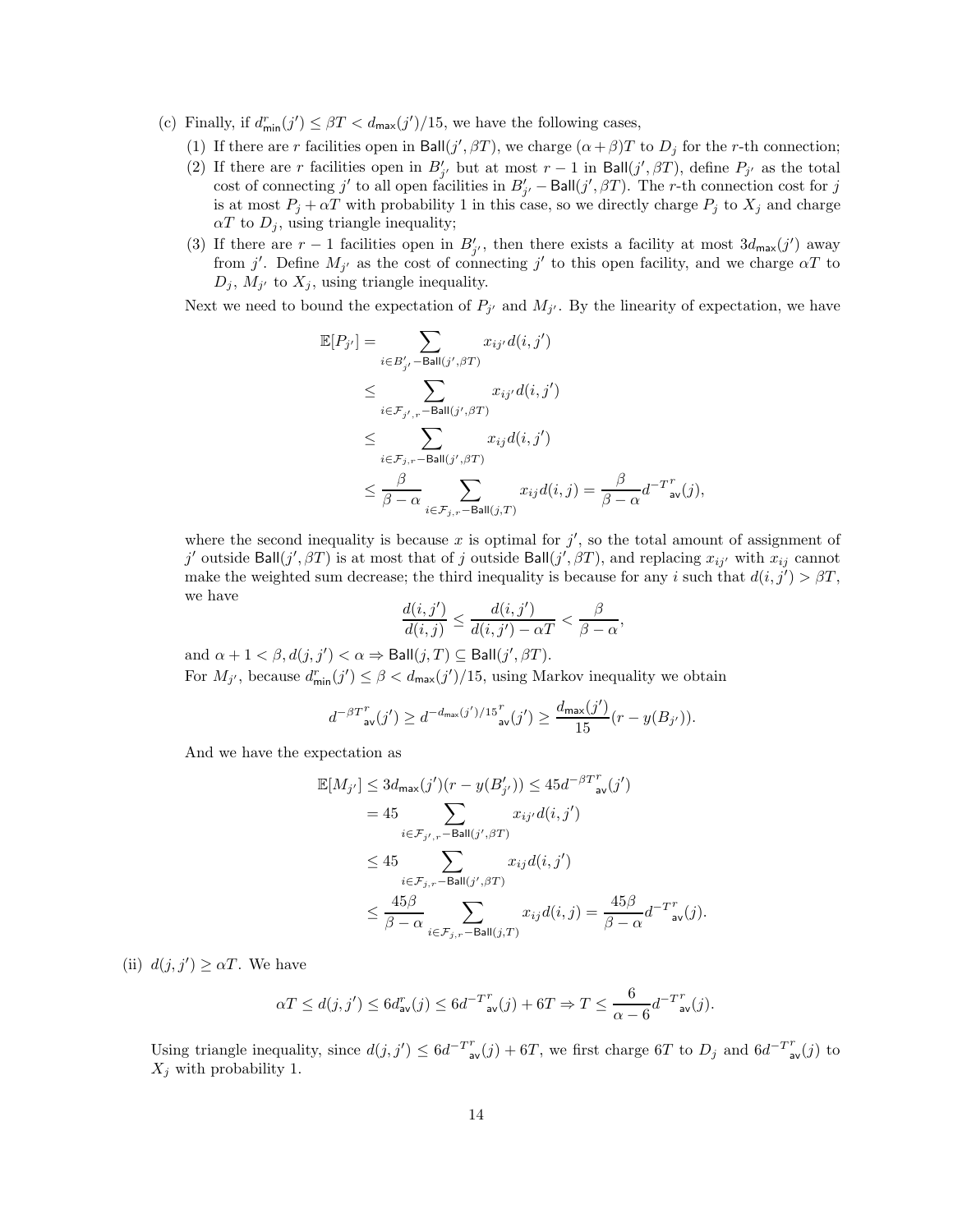For the r-th connection from facilities that serve  $j'$ , similarly as above, we charge the stochastic cost to  $j'$  directly to  $X_j$ ,

$$
\mathbb{E}[X_j] \leq \sum_{i \in B'_{j'} \cap \mathcal{F}_{j',r}} x_{ij'} d(i,j') + 3 d_{\max}(j') (r - y(B'_{j'})) \leq 46 d_{\text{av}}^r(j') \leq 46 T + 46 d^{-T^r}_{\text{ av}}(j),
$$

and since  $T \n\t\leq 6d^{-T^{r}}_{av}(j)/(\alpha - 6)$ , we have

$$
\mathbb{E}[X_j] \le \left(46 + 46 \cdot \frac{6}{\alpha - 6}\right) d^{-T^{r}}_{\text{av}}(j) = \frac{46\alpha}{\alpha - 6} d^{-T^{r}}_{\text{av}}(j).
$$

To summarize all the discussion above, we charge a total  $D_j = 3d_{av}(j, \mathcal{F}_j) + \max\{135, \alpha + 45\beta\} \cdot T$  and charge up  $X_j$  so that

$$
\mathbb{E}[X_j] \leq \max\left\{\frac{46\beta}{\beta-\alpha}, \frac{46\alpha}{\alpha-6} + 6\right\} \cdot d^{-T^{r}}_{\text{av}}(j).
$$

By letting  $\beta = 9.8, \alpha = 7.7$ , we have the lemma.

## <span id="page-14-0"></span>A.3 Proof for Corollary [1](#page-4-1)

*Proof.* Take  $T = T_l$  in Lemma [4,](#page-4-0) we have  $D_j = 3d_{av}(j, \mathcal{F}_j) + 449T_l$  and  $\mathbb{E}[X_j] \leq 215d^{-T_l}{}_{av}^{r_j}(j)$ . Because  $\sigma^{(l)}$ pays only for the largest service costs, we have

$$
\mathbb{E}[\sigma^{(l)}] \leq 449l \cdot T_l + \max_{S \subseteq \mathcal{C}, |S| = l} \sum_{j \in S} 3d_{\text{av}}(j, \mathcal{F}_j) + \sum_{j \in \mathcal{C}} 215d^{-T_l^{T_j}} \text{av}(j) \leq 218R_l + 449l \cdot T_l,
$$

where the last inequality is due to the feasibility of  $(x, y, R)$  to our LP relaxation [LP\(](#page-2-0) $\tilde{w}$ ).

# B Missing Proofs for Robust Ordered k-Median

#### <span id="page-14-1"></span>B.1 Proof for Lemma [6](#page-5-2)

Proof. Consider every  $j \in \{1, ..., m\}$  such that  $\widetilde{w}_j c_j^{\downarrow} > \frac{1}{\lambda} f(\lambda c_j^{\downarrow})$ . Notice that  $\lambda c_j^{\downarrow} \notin I_0$ , since  $\hat{w}_0 \ge \overline{w}_0 = \widetilde{w}_1 \ge$  $\widetilde{w}_j$ . If  $\lambda c_j^{\downarrow} \in I_{T+1} = [0, \frac{\epsilon_0 c_1^{* \downarrow}}{m}],$  then it means  $\widetilde{w}_j c_j^{\downarrow} \leq \widetilde{w}_j \frac{\epsilon_0 c_1^{* \downarrow}}{\lambda m} \leq \frac{\epsilon_0}{\lambda} \cdot \frac{\cosh(w, c^*)}{m}.$ 

Otherwise, suppose  $\lambda c_j^{\downarrow} \in I_t$  for some  $1 \leq t \leq T$ . We claim  $\lambda c_j^{\downarrow} \leq (1 + \epsilon_0) c_j^{*\downarrow}$ . If this is not true, then  $c_j^{*+} \in I_{t'}$  for some  $t' > t$ , which implies  $\overline{w}_t \geq \widetilde{w}_j$ . As a result,  $\frac{1}{\lambda} f(\lambda c_j^{\downarrow}) = \hat{w}_t c_j^{\downarrow} \geq \overline{w}_t c_j^{\downarrow} \geq \widetilde{w}_j c_j^{\downarrow}$ , which is a contradiction. Thus the claim is true. We conclude the above two cases and sum over all  $j \in [m]$ ,

$$
cost(\widetilde{w}, c) \leq \frac{1}{\lambda} \sum_{j \in C} f(\lambda c_j) + \frac{1 + \epsilon_0}{\lambda} cost(\widetilde{w}, c^*) + \frac{\epsilon_0}{\lambda} cost(w, c^*).
$$

Combining with Lemma [5,](#page-5-3) we have finished the proof.

## <span id="page-14-2"></span>B.2 Proof for Theorem [2](#page-5-0)

<span id="page-14-3"></span>We first need the following lemma for the optimal solution and cost vector  $c^*$ .

**Lemma 10.** For any  $0 < \lambda \leq 1$ ,  $\sum_{j \in C^*} f(\lambda c_j^*) \leq \lambda (1 + \epsilon_0)^3 \text{cost}(w, c^*)$ .

 $\Box$ 

□

 $\Box$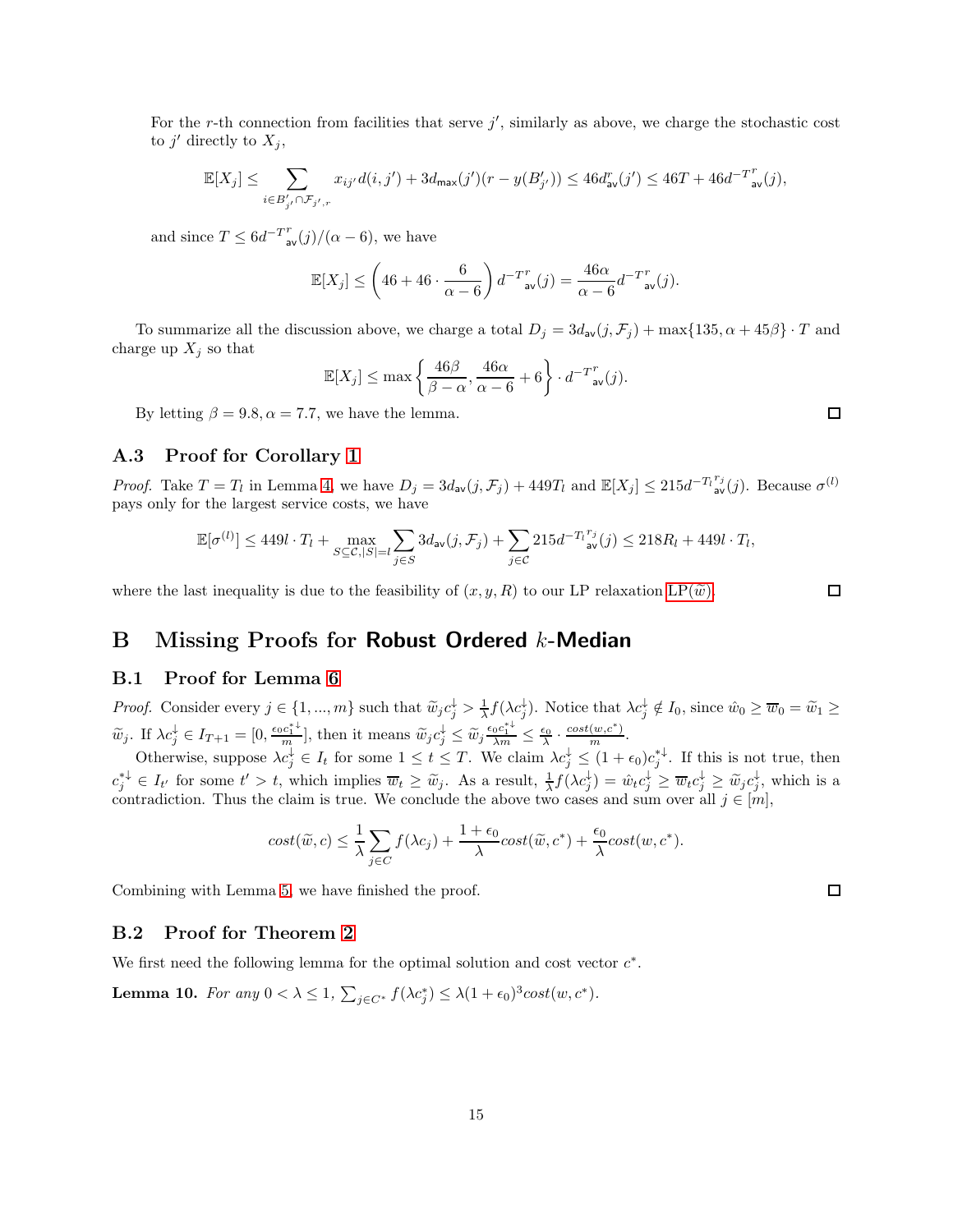*Proof.* Consider any non-empty  $c^* \cap I_j$ . Since  $\lambda \leq 1$ , a portion of it may be shifted to  $I_{j'}$  with  $j' > j$ . Hence the total contribution of  $f(\lambda(c^* \cap I_j))$  is at most

$$
\sum_{i:c_i^* \in I_j, \lambda c_i^* \in I_{>j}} \lambda \hat{w}_{>j} c_i^{*\downarrow} + \sum_{i:c_i^* \in I_j, \lambda c_i^* \in I_j} \lambda \hat{w}_j c_i^{*\downarrow}
$$
\n
$$
\leq \lambda \sum_{i:c_i^* \in I_j} (1 + \epsilon_0) \overline{w}_j c_i^{*\downarrow} \leq \lambda (1 + \epsilon_0)^2 \sum_{i:c_i^* \in I_j} w_i c_i^{*\downarrow}
$$

,

where the first inequality is due to non-increasing  $\hat{w}$  and the second inequality is because within the same interval, the values of  $c_i^*$  differs by at most  $(1 + \epsilon_0)$ . Then by summing over all non-empty intersections  $c^* \cap I_j$  and using Lemma [5,](#page-5-3) the lemma follows. ◻

<span id="page-15-0"></span>Proof for Theorem [2.](#page-5-0) Directly from Lemma [10](#page-14-3) and Lemma [6.](#page-5-2)

#### B.3 Proof Sketch for Theorem [4](#page-6-0)

The proof is adapted from Theorem 3.3 in [\[21\]](#page-9-0), and we provide a proof sketch in order to illustrate how the pseudo cost function f is used to scale the objective in the reduced instance  $\mathcal{I}''$ . The proof of Theorem [3](#page-6-1) uses the same technique, hence omitted here.

We iteratively construct values  $\{\widehat R_j : j \in \mathcal{C}'\}$  that always maintain the second property of Theorem [4,](#page-6-0) then prove Property [1](#page-6-4) via a construction from the solution  $(F^*, C'^* = C^* \cap C')$  for  $\mathcal{I}'$ , where  $(F^*, C^*)$  is the optimum for the original problem. Initially let  $\hat{R}_j = 0$  for every  $j \in \mathcal{C}'$ . In each iteration  $k \geq 1$ , we try to assign the k-th largest distance t' among  $\{d(i,j): i \in \mathcal{F}, j \in \mathcal{C}'\}$  to unassigned clients  $\{j \in \mathcal{C}' : \widehat{R}_j = 0\}$ sequentially without violating Property [2,](#page-6-2) which is easy to check since it suffices to consider the case of  $t = t'$ for every  $p \in \mathcal{F} \cup \mathcal{C}'$  (see [\[21\]](#page-9-0) for more details).

We then construct a one-to-one mapping  $\phi: C'^* \to C'$  and show the solution  $(F^*, \phi(C'^*))$  satisfies Property [1.](#page-6-4) Initially, we let  $\phi$  be the identity function on  $C^{\prime*}$ . Consider clients in  $\{j \in C^{\prime*} : c_j^* >$  $(1+3\delta/4)\hat{R}_j$  in a non-decreasing order of  $c_j^*$ . Each time we want to update  $\phi(j)$  to be a client in the current  $\mathcal{C}'\setminus\phi(C'^*)$  such that  $d(\phi(j),j)\leq \delta c_j^*/2$  and  $\widehat{R}_{\phi(j)}\geq c_j^*$ . If such  $\phi(j)$  exists, then Property [1](#page-6-4) is satisfied since  $c'_{\phi(j)} = d(\phi(j), \kappa_j^*) \leq c_j^* + d(j, \phi(j)) \leq (1 + \delta/2)c_j^* \leq (1 + \delta/2)\hat{R}_{\phi(j)},$  and the two inequalities follow by the definition of  $U'$  and Theorem [3.](#page-6-1)

Notice that we have  $\hat{R}_j = 0$  when  $t' = c_j^*$  is considered in the algorithm above, thus there exists some  $p \in \mathcal{F} \cup \mathcal{C}'$  such that  $d(p, j) \leq \delta c_j^*/4$  and the set  $H_j = \left\{ j' \in \text{Ball}_{\mathcal{C}'}(p, \delta c_j^*/4) : \widehat{R}_{j'} \geq c_j^* \right\}$  such that  $|H_j| \ge \frac{\rho U}{f((1-\delta)(1-\delta/4)c_j^*)}$ . If there exists some  $j' \in H_j \setminus \phi(C'^*)$ , then we can set  $\phi(j) = j'$  since  $d(j, j') \le \delta c_j^*/2$ and  $\widehat{R}_{j'} \geq c_j^*$ . It suffices to prove  $H_j \nsubseteq \phi(C'^*)$ .

Assume by contradiction that  $H_j \subseteq \phi(C'^*)$ , then for every  $\phi(j') \in H_j$ ,  $d(p, j') \leq d(p, \phi(j')) + d(j', \phi(j')) \leq$  $3c_j^*/4$ , therefore giving  $H_j \subseteq \text{Ball}_{C'^*}(p, 3\delta c_j^*/4)$ . We further notice that  $c_p^* \ge c_j^* - d(p, j) \ge (1 - \delta/4)c_j^*$  and  $\delta c_p^* \geq \delta (1 - \delta/4) c_j^* \geq (3\delta/4) c_j^*$  as  $\delta \leq 1$ . Hence

$$
\left|\text{Ball}_{C'^*}\big(p,\delta c_p^*\big)\right|\cdot f((1-\delta)c_p^*)\geq \left|\text{Ball}_{C'^*}\big(p,3\delta c_j^*/4\big)\right|\cdot f((1-\delta)c_p^*)\geq |H_j|\cdot f((1-\delta)(1-\delta/4)c_j^*)\geq \rho U,
$$

which is a contradiction to Condition [\(b\).](#page-6-5) It remains to see that, by letting  $C' = \phi(C'^*)$  in the end, because  $d(j, \phi(j)) \leq \delta c_j^*/2$ , we still connect  $\phi(j)$  to  $\kappa_j^*$ , and the new star-cost of any  $i \in F^* \setminus S_0$  satisfies

$$
c_{\phi(j)}^*=d(\phi(j),\kappa_j^*)\leq (1+\delta/2)c_j^*,\quad \sum_{j\in C': \kappa_j'=i} f\left(\frac{2}{2+\delta}c_j'\right)\leq \sum_{j\in C'^*, \kappa_j^*=i} f(c_j^*)\leq \rho U,
$$

where the last inequality is due to Condition [\(a\)](#page-6-6) in Theorem [3.](#page-6-1) Similarly, the scaled total cost of  $(F^*, C')$  is at most

$$
\sum_{j \in C'} f\left(\frac{2}{2+\delta} c'_j\right) = \sum_{j \in C'^*} f\left(\frac{2}{2+\delta} c'_{\phi(j)}\right) \le \sum_{j \in C'^*} f(c_j^*) = U'.
$$

 $\Box$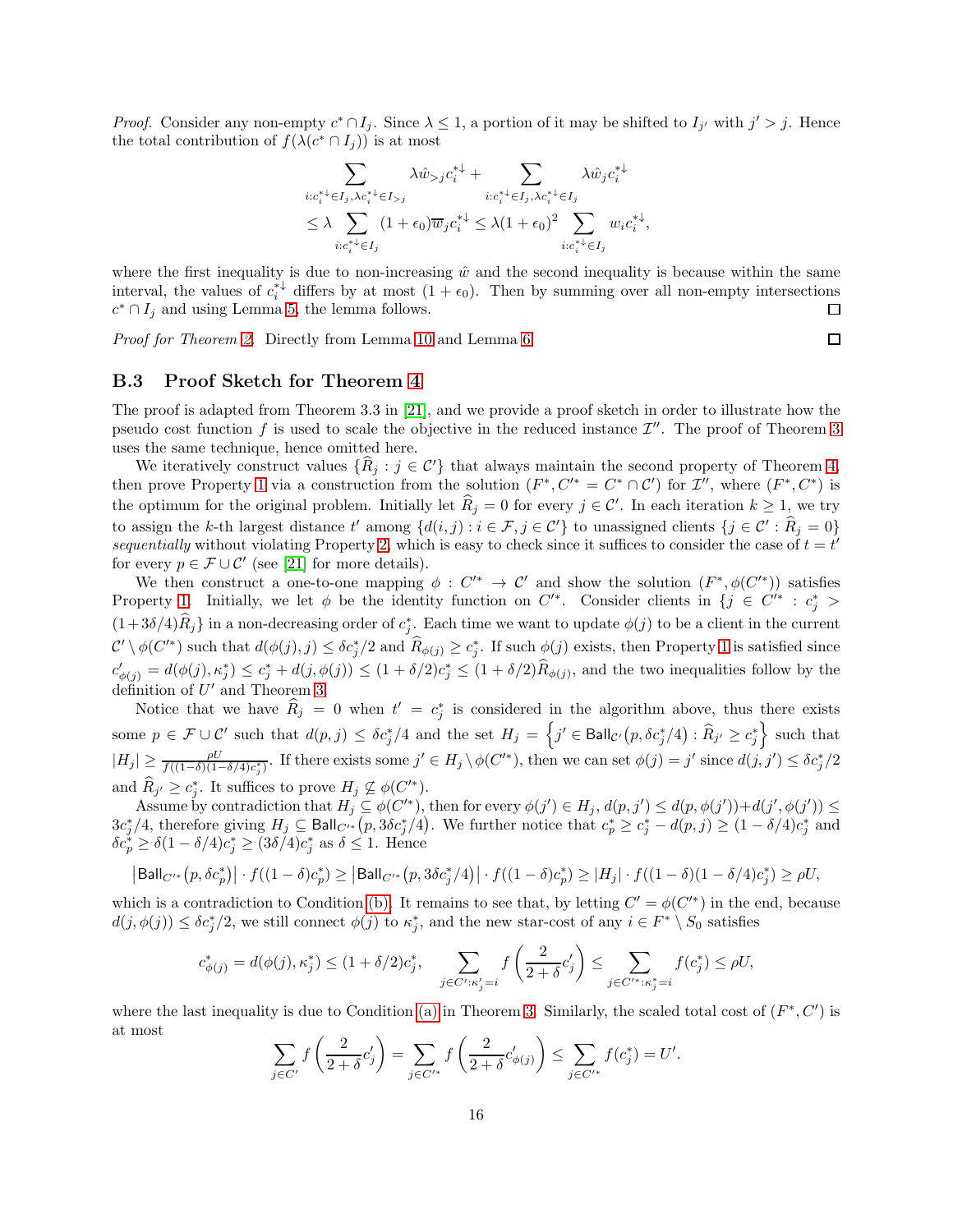## <span id="page-16-0"></span>B.4 Proof for Lemma [7](#page-7-7)

*Proof.* Using Property [1](#page-6-4) of Theorem [4](#page-6-0) and the fact that for  $\alpha \leq 1, z > 0$ , we have  $f(\alpha z) \leq \alpha f(z)$ , there is an integral solution having cost at most U' when  $\lambda = 2/(2 + \delta)$ , therefore for  $\lambda \leq 2/(2 + \delta)$ , we obtain

$$
\sum_{j \in C'} f(\lambda c'_j) \le \frac{\lambda(2+\delta)}{2} \sum_{j \in C'} f\left(\frac{2}{2+\delta}c'_j\right) \le \frac{\lambda(2+\delta)}{2}U'.
$$

#### <span id="page-16-1"></span>B.5 Proof for Lemma [8](#page-7-5)

Proof. See Lemma 4.2 in [\[21\]](#page-9-0). The nontrivial part of the process is to deal with condition [\(12\)](#page-7-8). Notice the only use of constraint [\(11\)](#page-7-4) is to prove the lemma.  $\Box$ 

### <span id="page-16-2"></span>B.6 Proof for Theorem [5](#page-7-9)

Since our iterative rounding is the same as [\[21\]](#page-9-0), we use the following properties directly in our analysis. The last property is notable since during the iterative rounding, every  $F_j$  would only shrink in size, therefore using Lemma [8,](#page-7-5) the star-cost of any  $i \notin S_0$  would only decrease.

<span id="page-16-4"></span>Property 1. After each step of the algorithm, the following properties hold.

- 1.  $C_{\text{full}}$  and  $C_{\text{part}}$  form a partition of  $\mathcal{C}'$ ,  $S_0 \subseteq C_{\text{star}}$  and  $C_{\text{star}} \setminus S_0 \subseteq C_{\text{full}}$ .
- 2.  $\{F_j : j \in C_{\text{star}}\}$  are mutually disjoint.
- 3. If  $j \in C_{\text{full}}$ , then  $B_j = \{i \in F_j : d'(i,j) \le D_{l_j-1}\}.$
- 4. For every  $j \in \mathcal{C}'$ ,  $i \in F_j$ , we have  $d'(i, j) \le D_{l_j}$ .
- 5. For every  $j \in \mathcal{C}'$ ,  $D_{l_j} \leq \tau R_j$ .
- 6. For every  $j \in \mathcal{C}'$ ,  $l_j \ge -1$ .
- 7. For every  $i \notin S_0$ ,  $\sum_{j \in \mathcal{C}': i \in F_j} f(\frac{2}{2+\delta}d(i,j)) \leq 2\rho U$ .

<span id="page-16-3"></span>We now give a lemma establishing the connection between  $ExtLP(\lambda)$  and  $AutIP(\lambda)$ , allowing the comparison between their objectives and ultimately proving the approximation factor of our algorithm.

**Lemma 11.** For any  $\lambda \in (0,1]$ , at the start of the iterative rounding algorithm, the optimal solution  $y_0^*$  of  $\text{ExtLP}(\lambda)$  is a feasible solution to  $\text{AuxLP}(\lambda/\tau)$  with corresponding objective value not increased.

*Proof.* At the start of iterative rounding, we see  $C_{\text{star}} = S_0$ , and because we require  $y_i = 1$  for  $i \in S_0$ in [ExtLP\(](#page-7-0) $\lambda$ ), this constraint is satisfied. Initially,  $C_{\text{full}}$  is empty and we only have  $y(F_j) \leq 1$  for  $j \in \mathcal{C}'$  and  $\sum_{j\in\mathcal{C}'} y(F_j) \geq m'$ , which are obviously true by  $y_0^*$ , since these are exactly the constraints of [ExtLP\(](#page-7-0) $\lambda$ ).

Now we consider the objectives. In  $ExtLP(\lambda)$ , a (non-zero) connection between i, j has contribution  $x_{i0,j}^* f(\lambda d(i,j)) = y_{i0}^* f(\lambda d(i,j))$ . In AuxLP( $\lambda/\tau$ ), because we have no full clients in the beginning, its contribution is  $y_{i0}^* f(\lambda d'(i,j)/\tau)$ , and since d' is rounded-up by a factor of at most  $\tau$ , we further obtain

$$
y_{i0}^* f(\lambda d'(i,j)/\tau) \le y_{i0}^* f(\lambda d(i,j)),
$$

so the objective of  $\text{AuxLP}(\lambda/\tau)$  is also at most the objective value of  $\text{ExtLP}(\lambda)$ .

 $\Box$ 

□

<span id="page-16-6"></span>The following 4 lemmas are directly from [\[21\]](#page-9-0).

<span id="page-16-5"></span>Lemma 12. If none of [\(15\)](#page-7-10) and [\(16\)](#page-7-11) are tight for some y, then there are at most two fractional variables.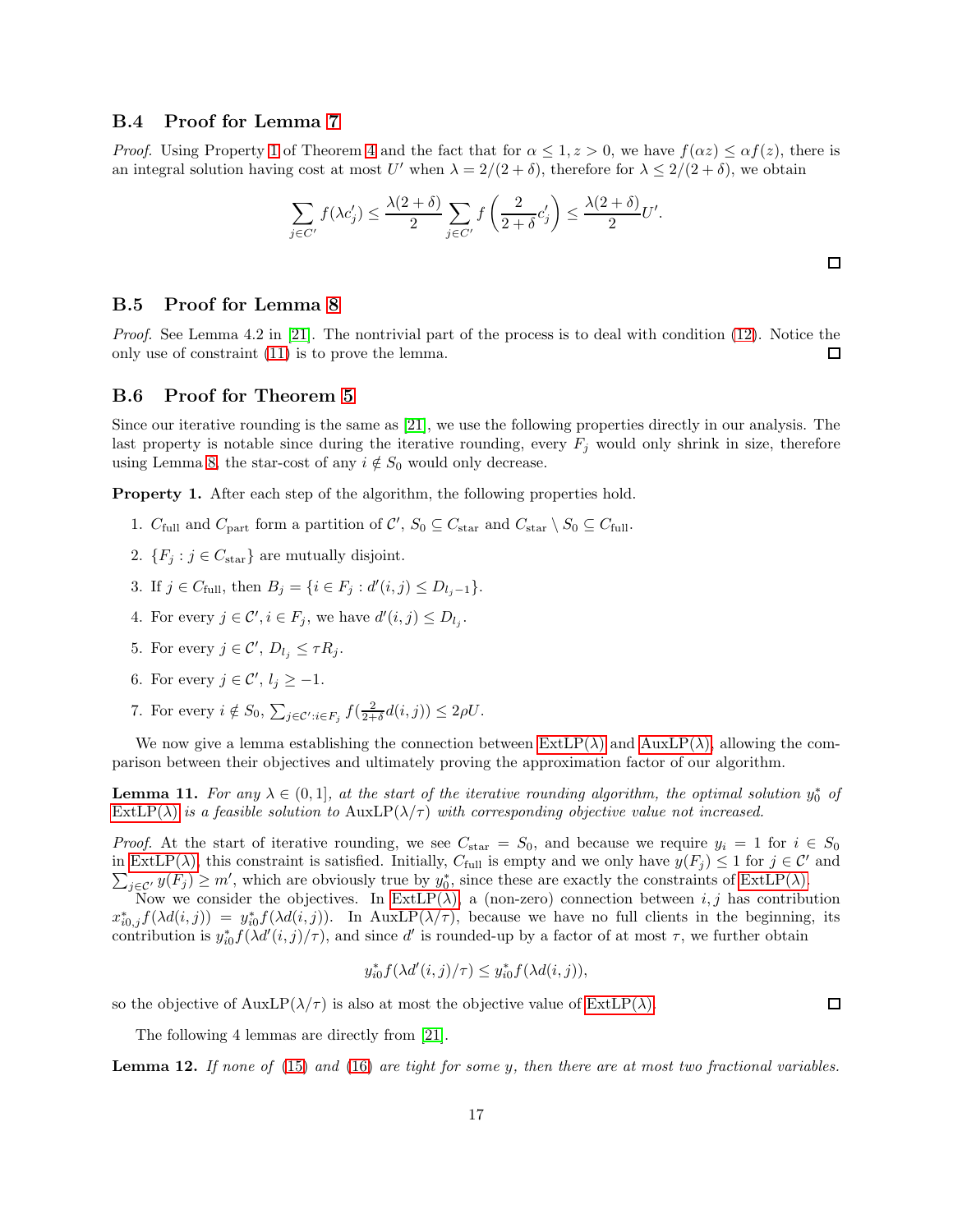<span id="page-17-2"></span>**Lemma 13.**  $y^*$  we obtained is feasible after any step of the algorithm.

<span id="page-17-1"></span>**Lemma 14.** The objective value for  $y^*$  is non-increasing after any step of the algorithm.

**Lemma 15.** At the conclusion of the algorithm, for every  $j \in C_{full}$ ,

$$
\sum_{i \in \mathcal{F}: d(i,j) \le \frac{3\tau - 1}{\tau - 1} D_{l_j}} y_i^* \ge 1.
$$

*Proof for* Theorem [5.](#page-7-9) From Lemma [11,](#page-16-3)  $y_0^*$  is feasible for AuxLP( $\frac{3\tau-1}{\tau-1}\lambda$ ) and its objective value is upper bounded by  $\text{ExtLP}(\frac{\tau(3\tau-1)}{\tau-1}\lambda)$ . If we further take  $y^*$  to  $\text{LP}(\lambda)$ , we can connect those in  $C_{\text{full}} \setminus C_{\text{star}}$  to facilities at most  $\frac{3\tau-1}{\tau-1}D_{l_j}$  away, according to Lemma [15,](#page-17-1) and the feasibility of  $y^*$  w.r.t. [LP\(](#page-5-1) $\lambda$ ) is guaranteed by Property [1](#page-16-4) and Lemma [13.](#page-16-5) From Lemma [12,](#page-16-6) the final solution  $y^*$  has at most two fractional values. More importantly, from Lemma [14](#page-17-2) and Lemma [15,](#page-17-1) the objective value of  $y^*$  in  $LP(\lambda)$  is bounded by

$$
\sum_{j\in C_{\mathrm{part}}} \sum_{i\in F_j} y_i^* f(\lambda d'(i,j)) + \sum_{j\in C_{\mathrm{full}}} \sum_{i\in B_j} y_i^* f(\lambda d'(i,j)) + (1-y^*(B_j)) f\left(\lambda \frac{3\tau-1}{\tau-1} D_{l_j}\right),
$$

which is no larger than its *initial*  $\text{AuxLP}(\frac{3\tau-1}{\tau-1}\lambda)(y_0^*) \leq \text{ExtLP}(\frac{\tau(3\tau-1)}{\tau-1}\lambda)(y_0^*)$  and can be further bounded by  $\frac{\lambda \tau (3\tau -1)(2+\delta)}{2\tau -2}U'$ , using Lemma [7.](#page-7-7)  $\Box$ 

## <span id="page-17-0"></span>B.7 Proof for Theorem [6](#page-8-8)

*Proof.* Suppose  $y_{i_1}^*$  and  $y_{i_2}^*$  are two fractional variables and  $y_{i_1}^* + y_{i_2}^* = 1$ . Let  $C_1 = \{j \in C_{part} : i_1 \in F_j, i_2 \notin F_j\}$  $\{F_j\}$  and  $C_2 = \{j \in C_{\text{part}} : i_1 \notin F_j, i_2 \in F_j\}$ . We assume  $|C_1| \geq |C_2|$  w.l.o.g. Our integral solution  $\hat{y}$  will be defined as  $\hat{y}_{i_1} = 1$ ,  $\hat{y}_{i_2} = 0$  and  $\hat{y}_i = y_i^*$  for  $i \in \mathcal{F} \setminus \{i_1, i_2\}$ . The complete solution is  $(\hat{F} = \{i \in \mathcal{F} : \hat{y}_i = \emptyset\})$ 1},  $\hat{C} = C_1 \cup C_{\text{full}}$ , which is valid since  $|\hat{F}| = k$  and  $|\hat{C}| = |C_1| + |C_{\text{full}}| \geq y_{i_1}^* |C_1| + y_{i_2}^* |C_2| + |C_{\text{full}}| \geq m'$ .

Using Property [1,](#page-16-4) the cost of connecting all of  $C_1$  to  $i_1$  is at most

$$
\sum_{j \in C_1} f\left(\frac{2}{2+\delta} d(i_1,j)\right) \le \sum_{j:i_1 \in F_j} f\left(\frac{2}{2+\delta} d(i_1,j)\right) \le 2\rho U.
$$

It remains to bound cost from connecting full clients close to  $i_2$ :  $J = \{j \in C_{\text{full}} : i_2 \in B_j\}$ . Let  $\gamma > 0$  be some constant,  $i^* = e(i_2, \hat{F})$  and  $t' = d(i_2, i^*)$ . Let  $J_1 = \{j \in J : d(j, i_2) > \gamma t'\}$  and  $J_2 = \{j \in J : d(j, i_2) \leq \gamma t'\}$ . For  $j \in J_1$ , we have  $d(j, i^*) \leq d(j, i_2) + d(i_2, i^*) < (1 + \frac{1}{\gamma})d(j, i_2)$ , thus

$$
\sum_{j\in J_1} f(\alpha d(j,i^*)) \le \sum_{j\in J_1} f\left(\frac{2}{2+\delta}d(j,i_2)\right) \le 2\rho U,
$$

where

$$
\alpha = \frac{2}{2+\delta} \cdot \frac{\gamma}{1+\gamma}.
$$

For  $j \in J_2$ , we have  $R_j \geq \frac{D_{l_j}}{\tau} \geq \frac{\tau-1}{\tau(3\tau-1)}(t'-d(j,i_2)) \geq \frac{\tau-1}{\tau(3\tau-1)}(1-\gamma)t'$ . Let  $t = \frac{\tau-1}{\tau(3\tau-1)}(1-\gamma)t'$ . Suppose that  $\frac{\delta}{4+3\delta}t \geq \gamma t'$ , then

$$
|J_2| \le \left| \left\{ j \in \text{Ball}_{\mathcal{C}'} \left( i_2, \frac{\delta}{4+3\delta} t \right) : R_j \ge t \right\} \right| \le \frac{\rho U}{f(\frac{(1-\delta)(1-\delta/4)}{1+3\delta/4}t)}.
$$

Using triangle inequality, we have  $d(j, i^*) \leq (1 + \gamma)t'$  and the following total cost of connecting  $J_2$  to  $i^*$ ,

$$
\sum_{j\in J_2} f(\beta d(j,i^*)) \le f(\beta(1+\gamma)t')|J_2| \le \rho U,
$$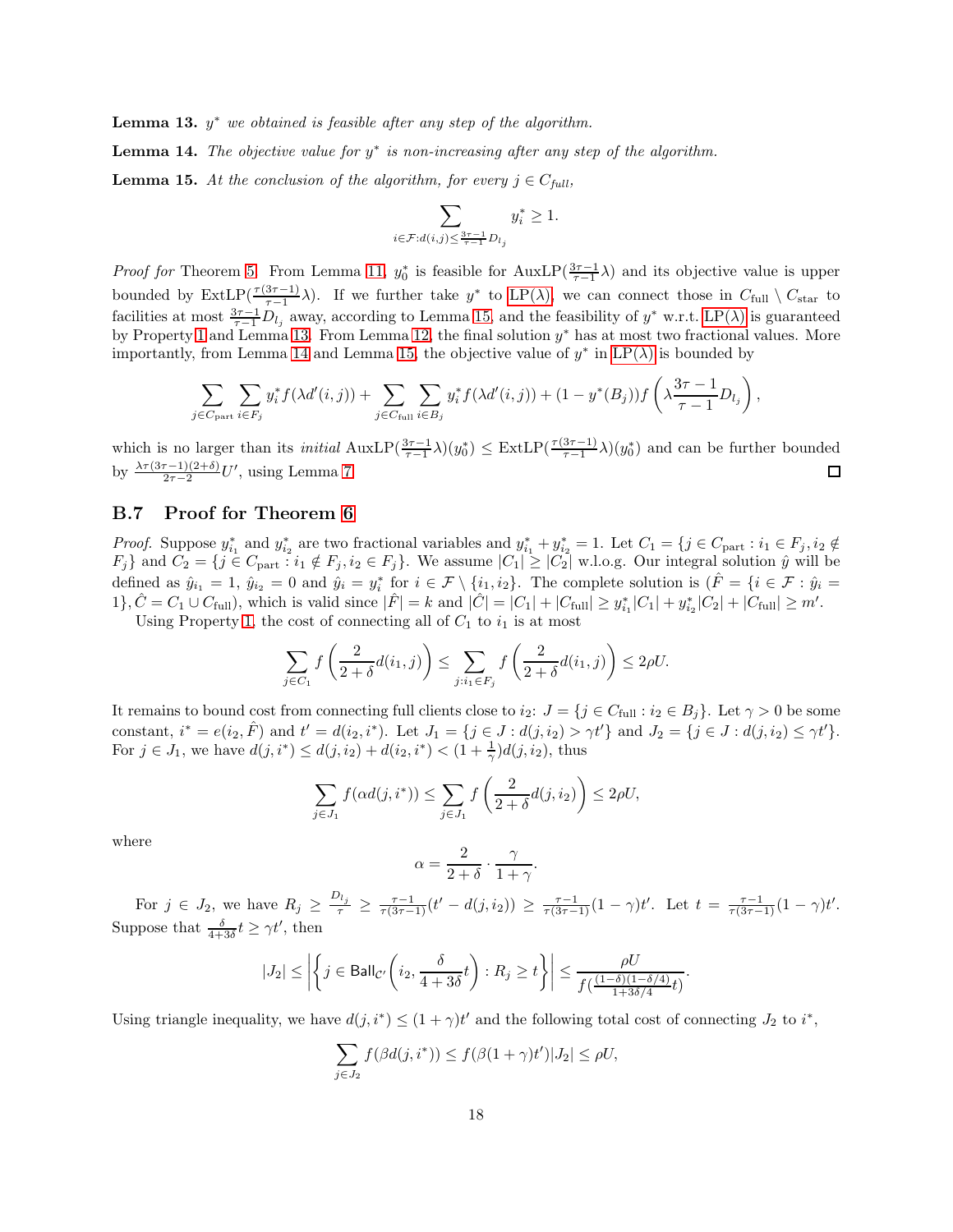where

$$
\beta = \frac{(1 - \delta)(1 - \delta/4)}{(1 + 3\delta/4)} \cdot \frac{\tau - 1}{\tau(3\tau - 1)} \cdot \frac{1 - \gamma}{1 + \gamma}.
$$

Here we can denote  $\sigma = \frac{\tau - 1}{\tau(3\tau - 1)}$  and let  $\gamma = \frac{\delta \sigma}{4 + 3\delta + \delta \sigma}$  so that  $\frac{\delta}{4 + 3\delta} t = \gamma t'$ . Summing over the three cases, the increment of objective value w.r.t  $LP(\min\{\alpha, \beta\})$  is at most  $2\rho U + 2\rho U + \rho U = 5\rho U$ .

## <span id="page-18-1"></span>B.8 Proof for Theorem [7](#page-8-9)

In the parameters of Theorem [6,](#page-8-8) we set  $\frac{\tau-1}{\tau(3\tau-1)}$  = 0.101 and  $\delta$  = 0.81765, and  $\gamma \approx 0.012636, \lambda^*$  =  $\min\{\alpha, \beta\} \approx 0.008856$ . Denote their corresponding parameters by  $\tau^*, \delta^*$ , respectively. The following proof is similar to that of Theorem 3.4 in [\[21\]](#page-9-0).

*Proof.* First we obtain a pseudo cost function f w.r.t. some constant  $\epsilon_0 \in (0,1)$  in  $(n/\epsilon_0)^{O(1/\epsilon_0)}$  enumeration. Let  $\delta = \delta^*$ , we can compute  $m'$ ,  $S_0$ ,  $\mathcal{C}'$ ,  $\{R_j : j \in \mathcal{C}'\}$  in  $n^{O(1/\rho)}$  time corresponding to Theorem [4.](#page-6-0) According to Theorem [5,](#page-7-9) we can obtain a feasible solution for  $LP(\lambda^*)$  with at most two fractional values by solving the extended linear program and applying iterative rounding. We then compute an integral solution according to Theorem [6.](#page-8-8) We conclude the objective value of our  $\lambda^*$ -scaled solution w.r.t. LP( $\lambda^*$ ) is increased by at most  $5\rho U$ .

According to Theorem [3](#page-6-1) and Theorem [5,](#page-7-9) by greedily connecting the cheapest  $m - m'$  clients in  $\mathcal{C} \setminus \mathcal{C}'$ , the  $\lambda$ -scaled objective for [LP\(](#page-5-1) $\lambda$ ) will be at most

$$
LP_{\mathcal{I}}(\lambda) \leq \sum_{j \in C^* \setminus C'} f(\lambda d(j, S_0)) + \sum_{j \in \hat{C}} f(\lambda d(j, \hat{F}))
$$
  
\n
$$
\leq \sum_{j \in C^* \setminus C'} \frac{\lambda (1 + \delta)}{1 - \delta} f\left(\frac{1 - \delta}{1 + \delta} d(j, S_0)\right) + \frac{\lambda \tau (3\tau - 1)(2 + \delta)}{2\tau - 2} U' + 5\rho U
$$
  
\n
$$
\leq \max \left\{ \frac{\lambda (1 + \delta)}{1 - \delta}, \frac{\lambda \tau (3\tau - 1)(2 + \delta)}{2\tau - 2} \right\} \left( \sum_{j \in C^* \setminus C'} f\left(\frac{1 - \delta}{1 + \delta} d(j, S_0)\right) + U' \right) + 5\rho U
$$
  
\n
$$
\leq 0.12354U + 5\rho U,
$$

where the second inequality follows from Theorem [5,](#page-7-9) and the last is due to the chosen parameters and Property [\(c\)](#page-6-3) in Theorem [3.](#page-6-1)

Finally, since we have guessed  $U \leq (1 + \epsilon_0)V^*$  where  $V^*$  is the optimal objective value for LP(1), using Theorem [2,](#page-5-0) the approximation factor is at most

$$
(1+0.12354+O(\rho))(1+O(\epsilon_0))/\lambda^* \leq (127+O(\epsilon_0+\rho)).
$$

# <span id="page-18-0"></span>C Ordered Matroid Median

The matroid median problem [\[20,](#page-9-14) [21,](#page-9-0) [24\]](#page-9-15) is a generalization of k-median with the requirement of opening at most k facilities replaced by a matroid M with rank function r, supported on  $\mathcal{F}$ , and we are required to open facilities that form an independent set of  $M$ . Here we consider the natural generalization of matroid median, Ordered Matroid Median, with only the objective changed to the ordered version, given the nonnegative non-increasing weight vector  $w \in \mathbb{R}^{|\mathcal{C}|}$ . We give the first constant approximation algorithm as far as we are aware of.

As is pointed out by [\[21\]](#page-9-0), the natural LP relaxation for vanilla matroid median has a small integrality gap, therefore we skip the pre-processing steps here as well, and provide a sketch on how the iterative framework gives rise to the algorithm. Our pseudo cost function  $f$  is defined exactly as above.

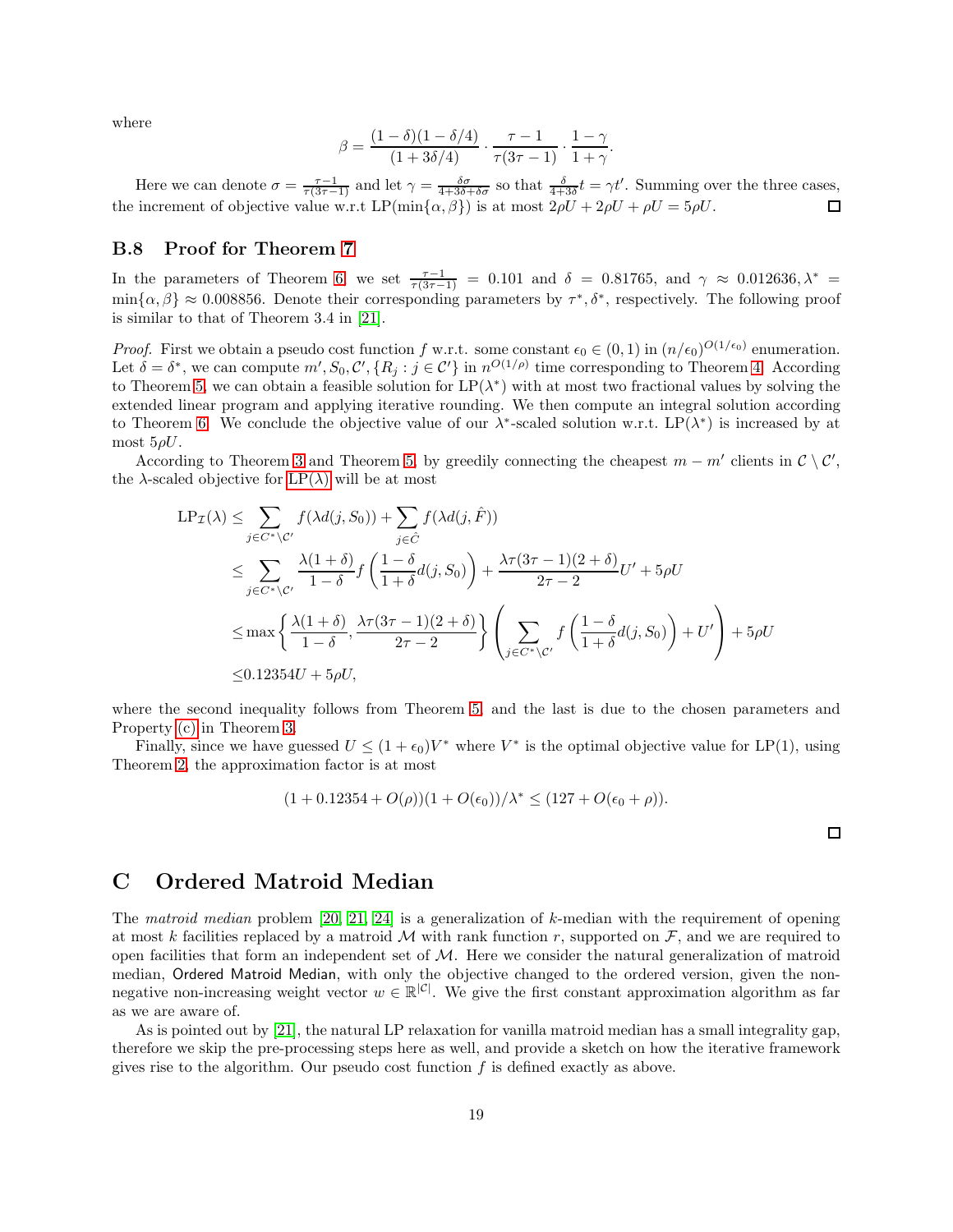- 1. Ignore the pre-processing steps (obtaining sparse instances and constructing  $\widehat{R}_j$ ) in the Robust Ordered k-Median algorithm, and replace the cardinality constraint  $\sum_{i \in \mathcal{F}} y_i = k$  with  $\sum_{i \in S} y_i \le r_{\mathcal{M}}(S)$ ,  $\forall S \subseteq$  $F$ . We proceed similarly to the auxiliary LP for iterative rounding.
- 2. Because we do not have any outliers and every client will end up in  $C_{\text{full}}$ , the remaining *tight* constraints after the termination of iterative rounding, consist of only a partition matroid  $(y(F_i) = 1$  for  $j \in C_{\text{star}})$ and a subset of matroid constraints. Therefore the corresponding solution  $y^*$  is integral.
- 3. Using an argument similar to Theorem [5,](#page-7-9) the objective value of  $y^*$  in the original [LP\(](#page-5-1) $\lambda$ ) is at most  $\text{AuxLP}(\frac{3\tau-1}{\tau-1}\lambda)(y_0^*) \leq \text{ExtLP}(\frac{\tau(3\tau-1)}{\tau-1}\lambda)(y_0^*)$ , with  $y_0^*$  being the optimal solution that is processed after solving ExtLP( $\frac{\tau(3\tau-1)}{\tau-1}\lambda$ ). Evidently, the objective value of ExtLP( $\frac{\tau(3\tau-1)}{\tau-1}\lambda$ ) is at most  $\frac{\tau(3\tau-1)}{\tau-1}\lambda(1+\tau)$  $\epsilon_0$ )OPT, hence the final solution has an approximation factor at most

$$
\min_{\lambda} \left\{ \frac{1}{\lambda} \left( 1 + \frac{\tau(3\tau - 1)}{\tau - 1} \lambda + O(\epsilon_0) \right) \right\} = 10 + 4\sqrt{6} + O(\epsilon_0),
$$

where  $\lambda \leq \frac{\tau-1}{\tau(3\tau-1)} \in (0, 5-2\sqrt{6}]$  is required due to [ExtLP\(](#page-7-0) $\lambda$ ).

**Theorem 8.** For any  $\epsilon > 0$ , there exists a  $(10 + 4\sqrt{6} + \epsilon)$ -approximation algorithm for Ordered Matroid Median in running time  $(n/\epsilon)^{O(1/\epsilon)}$ .

# <span id="page-19-0"></span>D Ordered Knapsack Median

The knapsack median problem  $[3, 21, 22, 24]$  $[3, 21, 22, 24]$  $[3, 21, 22, 24]$  $[3, 21, 22, 24]$  is also a generalization of k-median, by replacing the facility cardinality constraint with a given knapsack constraint W. Formally, for each facility  $i \in \mathcal{F}$  there is a non-negative weight wt<sub>i</sub>  $\geq 0$ , and we are required to select a subset  $F \subseteq \mathcal{F}$  of facilities such that their total weight is at most W, i.e.,  $\text{wt}(F) = \sum_{i \in F} \text{wt}_i \leq W$ . Here we consider the natural generalization of knapsack median, Ordered Knapsack Median, with only the objective changed to the ordered version, given the non-negative non-increasing weight vector  $w \in \mathbb{R}^{|\mathcal{C}|}$ . We give the first constant approximation algorithm that we are aware of.

<span id="page-19-1"></span>We follow the procedures given in [\[21\]](#page-9-0) and use an iterative rounding process similar to Robust Ordered  $k$ -Median, and use the same pseudo cost function  $f$  in the LP objectives.

**Theorem 9.** Given  $\rho, \delta \in (0,1]$  and upper bound U on the cost of the optimal solution  $F^*$  for  $\mathcal{I}'$ , there exists an  $n^{O(1/\rho)}$ -time algorithm that finds an extended instance  $\mathcal{I}'' = (\mathcal{F}, \mathcal{C}' \subseteq \mathcal{C}, d, \mathsf{wt}, W, S_0 \subseteq F^*)$  that satisfies

- (a) For every  $i \in F^* \setminus S_0$ , we have  $\sum_{j \in \mathcal{C}, \kappa_j^* = i} f(c_j^*) \leq \rho U$ ,
- (b) For every  $p \in \mathcal{F} \cup \mathcal{C}'$ , we have  $|\text{Ball}_{\mathcal{C}}(p, \delta c_p^*)| \cdot f((1 \delta)c_p^*) < \rho U$ ,
- (c)  $\sum_{j \in \mathcal{C} \setminus \mathcal{C}'} f\left(\frac{1-\delta}{1+\delta}d(j, S_0)\right) + \sum_{j \in \mathcal{C}'} f(c_j^*) \leq U.$

**Theorem 10.** Given the instance found in Theorem [9,](#page-19-1) we can efficiently compute connection bounds  $\{R_i:$  $j \in \mathcal{C}'$  in  $n^{O(1/\rho)}$  time, where the following properties are satisfied,

1. (Small backup cost) For every  $t > 0, p \in \mathcal{F} \cup \mathcal{C}'$ , we have

$$
R_j = \max \left\{ R > 0 : |\{ j \in \text{Ball}_{\mathcal{C}'}(j, \delta R) \}| \cdot f((1 - \delta)R) \le \rho U \right\}.
$$

2. (Validity of  $R_j$ ) Let  $U' \leq U$  be the cost of  $F^*$  for  $\mathcal{I}''$ . For any  $j \in \mathcal{C}'$  we have  $c_j^* \leq R_j$ . (**Small star cost**) Moreover, for every  $i \in F^* \setminus S_0$ , we have

$$
\sum_{j \in \mathcal{C}' : \kappa_j^* = i} f(c_j^*) \le \rho U.
$$